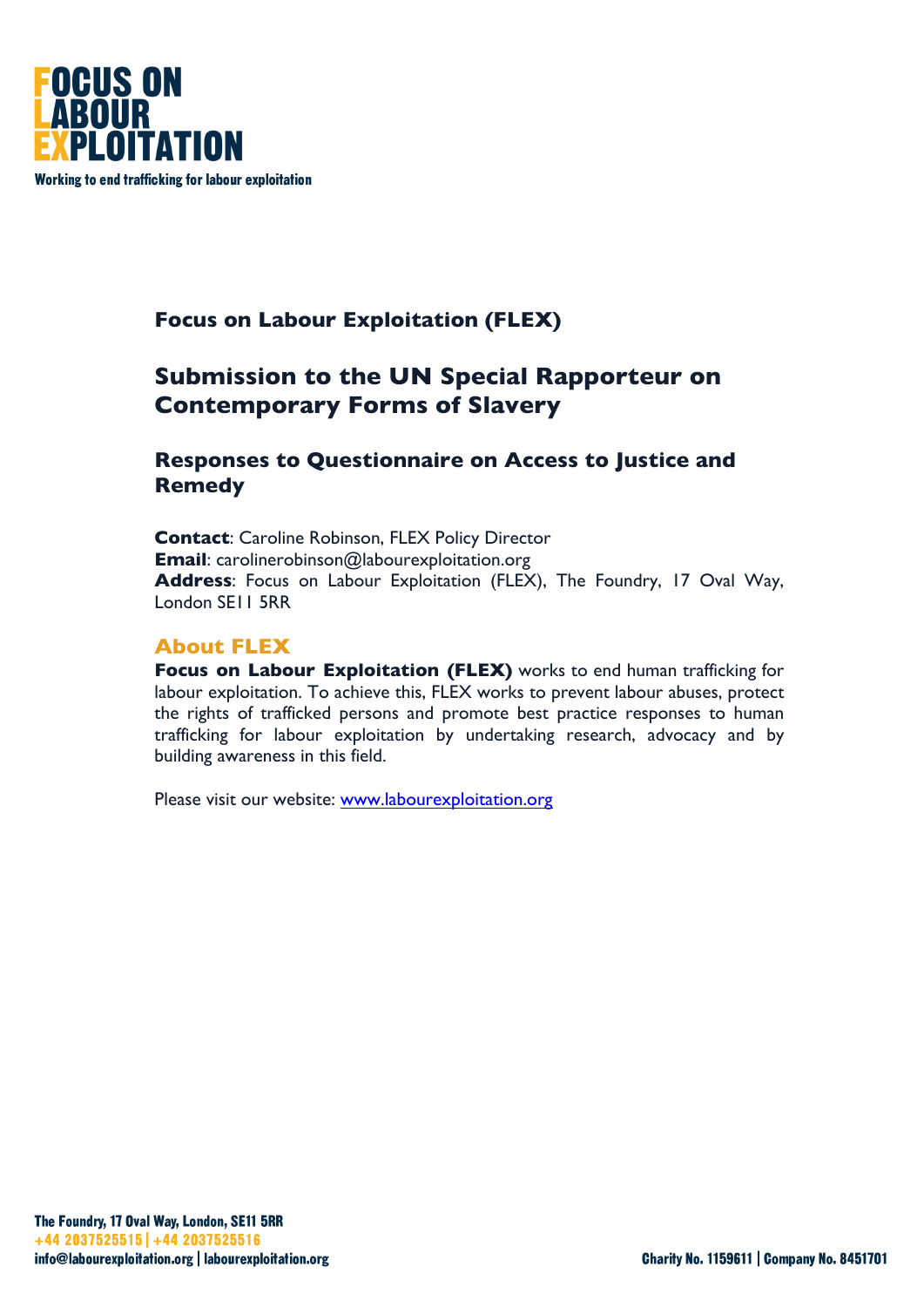

## **Questionnaire for NGOs and other stakeholders on access to justice and remedy**

This questionnaire is addressed to stakeholders such as international and regional organisations, national human rights institutions, UN agencies, funds and programmes, non-governmental organisations, trade unions, research institutions, businesses, community initiatives, private individuals, foundations and academia.

The below questionnaire is meant to assist the Special Rapporteur on contemporary forms of slavery, including its causes and consequences, Urmila Bhoola, with elaborating a comprehensive report on access to justice and remedy for victims of contemporary slavery that will be presented to the Human Rights Council in September 2017.

The responses to the below questionnaire should be submitted to the Special Rapporteur on contemporary forms of slavery, including its causes and consequences in English, French or Spanish at srslavery@ohchr.org

The deadline for submissions is 10 March 2017.

If not stated otherwise in your submission, the responses received will be published on the website of the Special Rapporteur on contemporary forms of slavery, including its causes and consequences.

## **Question 1**

## **Please provide information on your organisation and its work on access to justice and remedy**<sup>1</sup> **for victims of contemporary forms of slavery, including the countries in which you work on this issue.**

Focus on Labour Exploitation (FLEX) is a UK based NGO that works towards an end to trafficking for labour exploitation. FLEX seeks to achieve this vision through the prevention of labour abuses, protection of the rights of trafficked persons and by promoting best practice responses to human trafficking for labour exploitation through research and evidence based advocacy.

FLEX promotes effective anti-trafficking responses that prevent exploitation, proactively identify trafficked persons, and ensure that their rights are central to national and international law, policy and practice.

 $1$  For victims of gross violations of international human rights law, such as slavery and slavery-like practices, full and effective remedy may take the following forms: restitution, compensation, rehabilitation, satisfaction and guarantees of non-repetition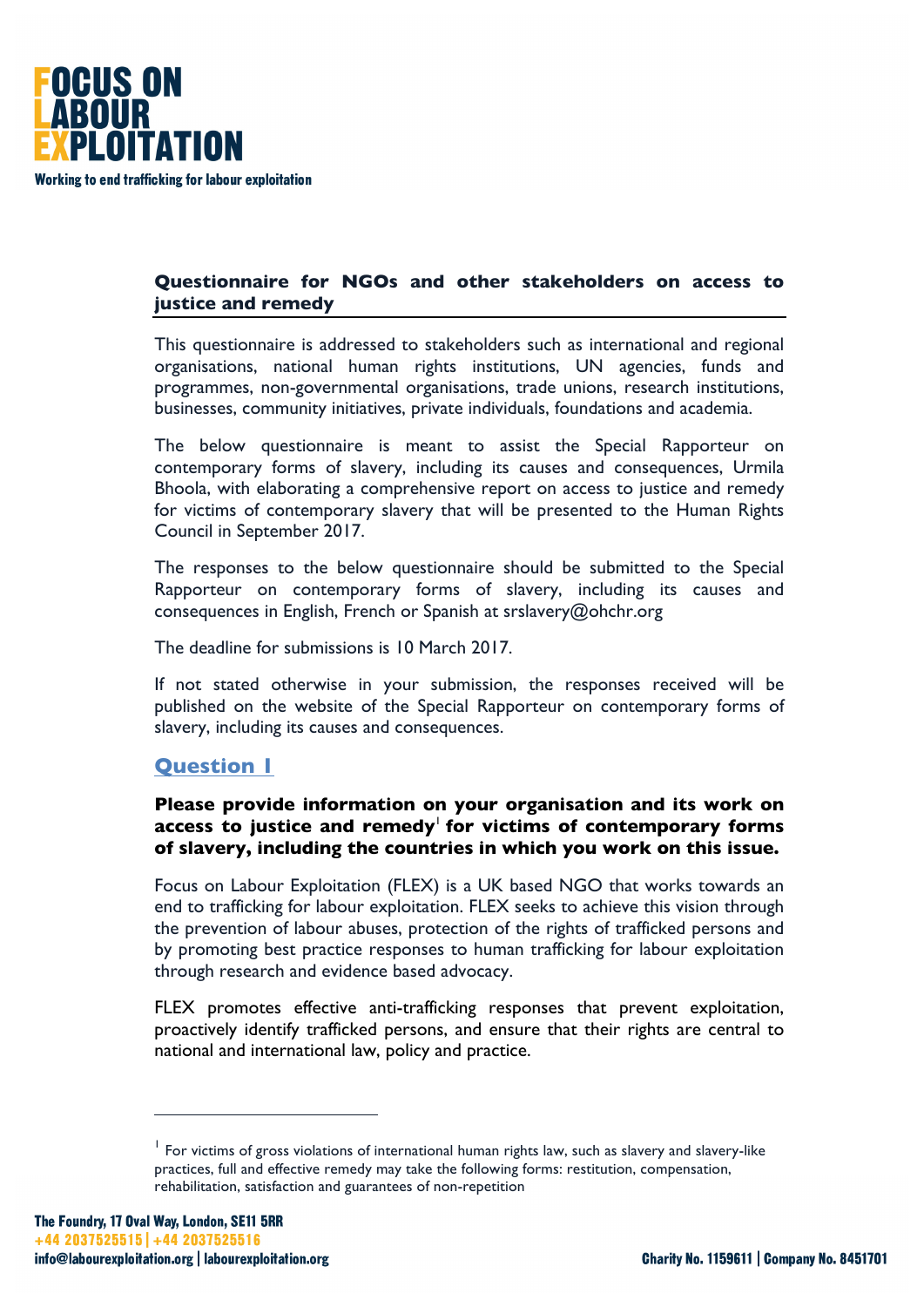

FLEX's recent research on this issue includes a Working Paper and Policy Paper on Access to Compensation for Victims of Trafficking in the UK, a Guide to Legal Remedies<sup>2</sup> (shortly to be updated) and a Working Paper on Access to Justice.

FLEX has also published illustrated guides on legal rights and remedies in the UK in 12 languages for victims of trafficking.

FLEX works alongside other organisations committed to protecting and promoting the rights of vulnerable workers and those working to combat trafficking in persons, but has a distinctive approach that is focussed on the prevention of labour rights abuses in order to prevent exploitation from taking place. FLEX works to build awareness of remedies available to victims of trafficking for labour exploitation.

FLEX acts as the secretariat of the Labour Exploitation Advisory Group (LEAG). LEAG was established by FLEX in 2015 in order to promote discussion and information sharing among key stakeholders on trafficking for labour exploitation, and to inform joint advocacy and capacity-building activities. The group is made up of experts from key organisations working with potential and actual victims of trafficking for labour exploitation. LEAG's most recent publication 'Compliance to Exploitation and the Abuses In-between' looked at the way in which labour abuses increase individual vulnerability to exploitation, proposing a response to exploitation that prioritises tackling prolific labour abuses.

FLEX established the Labour Exploitation Accountability Hub<sup>3</sup> in 2015 which serves to improve both government and corporate accountability for human trafficking, forced labour and slavery in national and global business supply chains. The main feature of the Hub is a database of national laws and regulations to address human trafficking and forced labour in supply chains in 10 countries worldwide. The database provides the basic legal information needed to ensure accountability from both companies and governments, as well as providing a platform for further research and advocacy on accountability issues.

FLEX has recently completed a two-year EU/ISEC funded project on the proactive identification of victims of trafficking for labour exploitation with partners in three countries: the UK, the Netherlands and Romania. Part of this project included piloting methods for improving access to justice for victims of trafficking for labour exploitation, based on research findings that showed remedies for victims of

<sup>&</sup>lt;sup>2</sup> FLEX Guide to Legal Remedies for Victims of Trafficking for Labour Exploitation (accessed 09 March 2017 at URL

http://www.labourexploitation.org/sites/default/files/publications/d92434\_f8ff939c836d4c73a4730de 5776066dd.pdf)

<sup>&</sup>lt;sup>3</sup> See FLEX Accountability Hub (accessed 08 march 2017 at URL http://www.accountabilityhub.org)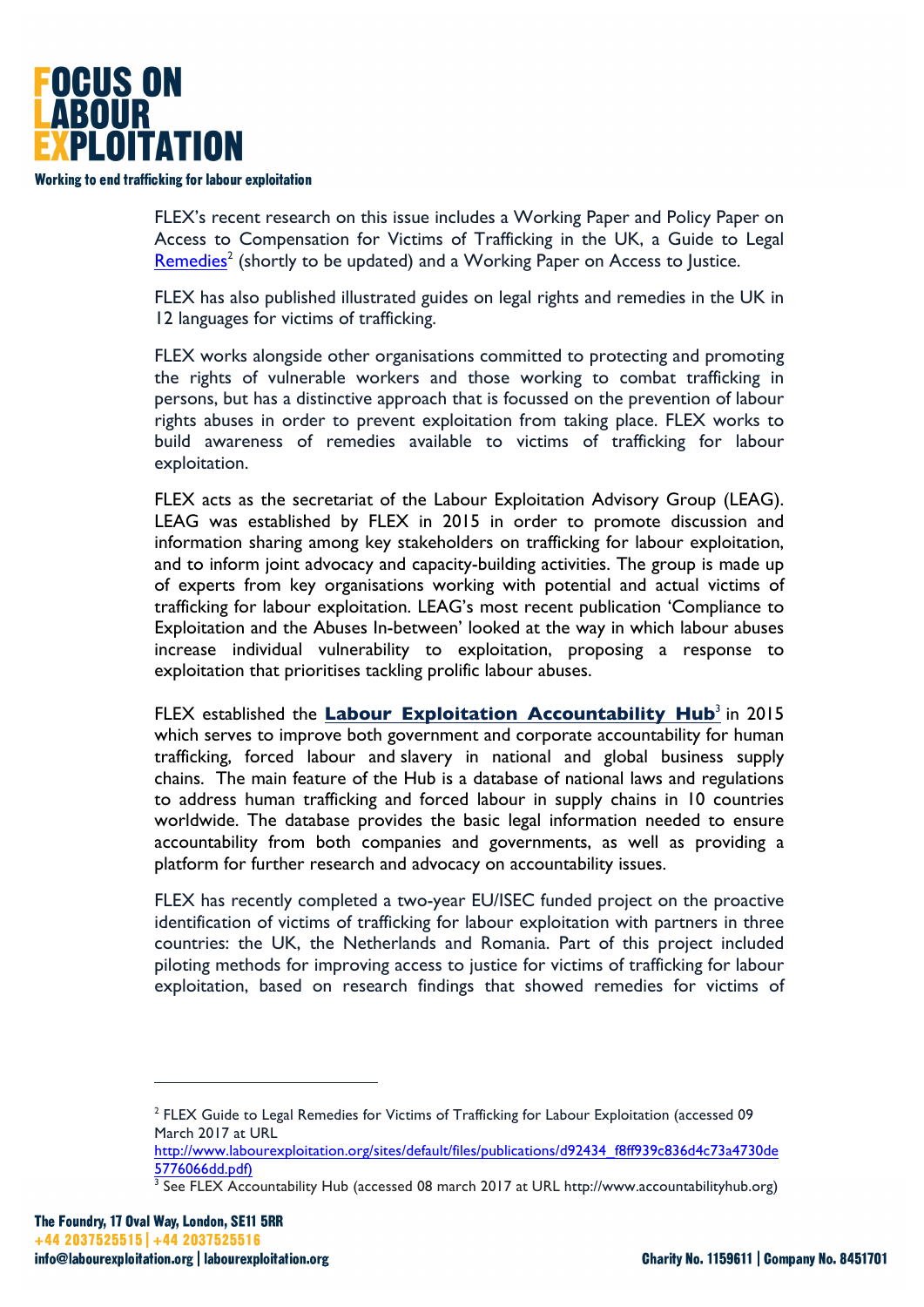

trafficking for labour exploitation in the project countries were often difficult to obtain. The final report can be read here<sup>4</sup>.

## **Question 2**

**A. Please characterise the legal and/or policy frameworks relevant to access to justice and remedy in place in the country or countries that your organisation works in, as well as any global trends you would like to highlight. Please include information about provisions 1) criminalising contemporary forms of slavery, 2) those guaranteeing access to justice and remedy and 3) measures to identify and support victims of contemporary forms of slavery.**

**B. Please include specific references to the source of law when possible.** 

#### **UK legal and policy frameworks relevant to access to justice and remedy**

On July 31, 2015, the Modern Slavery Act entered into force in England and Wales. The Act introduced the legal concept of 'modern slavery', an umbrella term encompassing:

- slavery, servitude and forced or compulsory labour<sup>5</sup>, defined by reference to Article 4 of the European Convention on Human Rights<sup>6</sup>;
- human trafficking<sup>7</sup>, defined as arranging or facilitating the travel of another person with a view to that person being exploited.
- Exploitation<sup>8</sup> is defined as encompassing slavery, servitude and forced or compulsory labour; sexual exploitation, the removal of organs, securing services by force, threats or deception, and securing services from children and vulnerable persons.

Act%20Research%20Report.pdf)

<sup>4</sup> FLEX, Fairwork and ADPARE, 2015, Identification and Support of Victims of Trafficking for Labour Exploitation in the Netherlands, the UK and Romania. (accessed 06 March 2017 at http://www.labourexploitation.org/sites/default/files/publications/Pro-

<sup>&</sup>lt;sup>5</sup> See FLEX Accountability Hub (accessed 08 March 2017 at URL

http://www.accountabilityhub.org/provision/s-1/)

<sup>6</sup> See FLEX Accountability Hub (accessed 08 March 2017 at URL

http://www.echr.coe.int/Documents/Convention\_ENG.pdf)

<sup>&</sup>lt;sup>7</sup> See FLEX Accountability Hub (accessed 08 March 2017 at URL

http://www.accountabilityhub.org/provision/772/)

<sup>&</sup>lt;sup>8</sup> See FLEX Accountability Hub (accessed 08 March 2017 at URL http://www.accountabilityhub.org/provision/s-3-4/)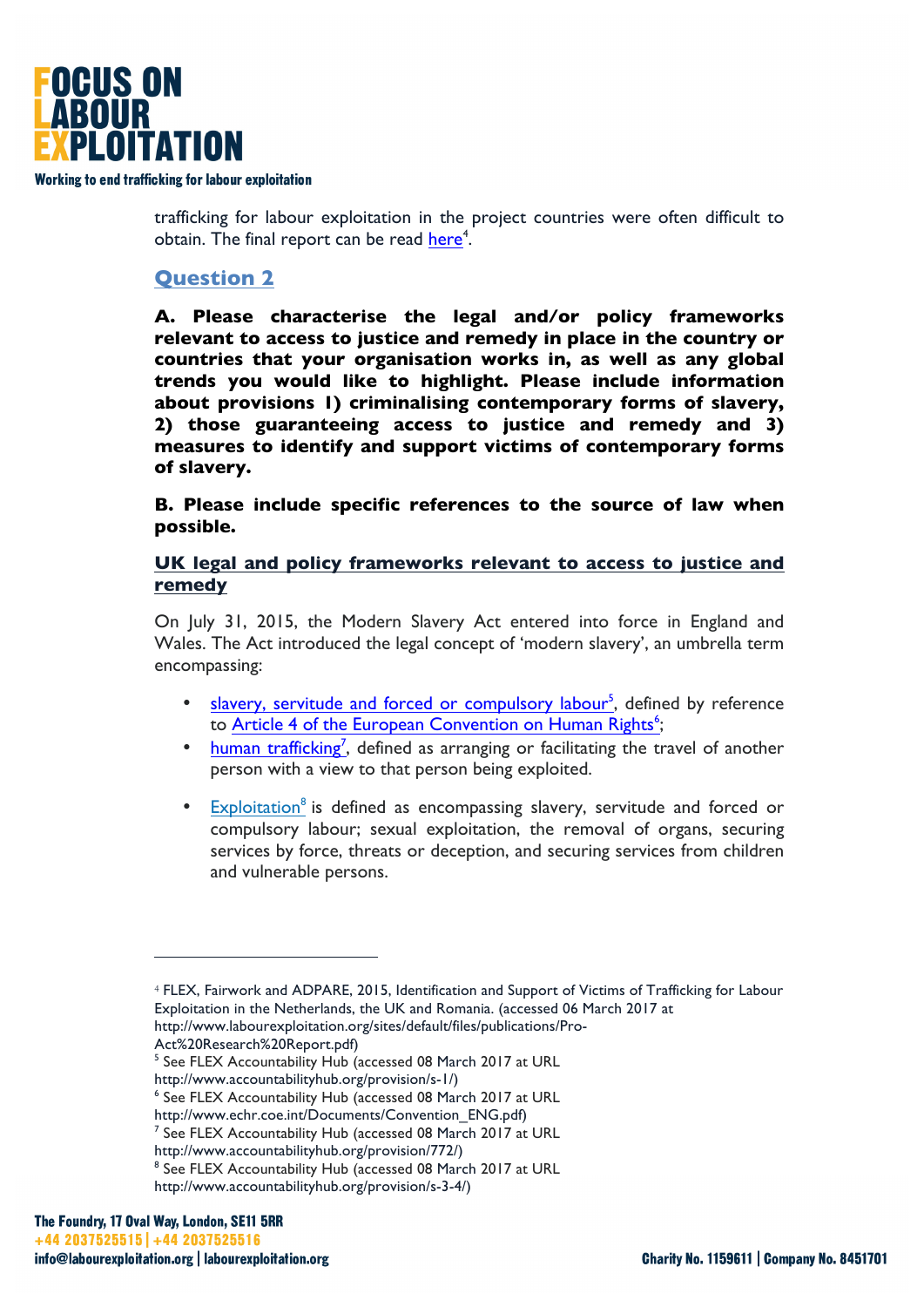

The UK legal definition of human trafficking requires the movement of the victim into exploitation and for that travel to be arranged or facilitated by a perpetrator through the use of the wide range of 'means' as set out in the Human Trafficking Protocol. The UK has therefore taken human trafficking to mean the movement of an individual from one place to another – a much narrower understanding than in the international definition.

#### **Access to Justice and Remedy in the UK**

#### **The UK Modern Slavery Act 2015**

During the passage of the Modern Slavery Act through parliament, the issue of compensation for victims of modern slavery received some limited but belated attention. The Modern Slavery Act, as introduced, included the ability for courts to make 'reparation orders' following the conviction of exploiters, but made no provision for the many cases in which prosecutions or convictions are not possible. Amendments to include a 'civil remedy' for victims unable to pursue criminal compensation were advocated by FLEX and others, and debated in the House of Lords, but were ultimately rejected by the Government as unnecessary.<sup>9</sup>

**Slavery and Trafficking Reparation Orders** - Under Section 8 of the Modern Slavery Act 2015 criminal courts are required to make a reparation order in cases where a perpetrator has been convicted of 1) slavery, servitude or forced labour, 2) human trafficking, or 3) committing an offence with intent to commit human trafficking.

These orders are only available to victims of modern slavery offences prosecuted under the Modern Slavery Act 2015.

**Legal Aid –** Section 47 of the Modern Slavery Act amended the Legal Aid, Sentencing and Punishment of Offenders Act 2012 to ensure victims of slavery, including forced labour and servitude could bring compensation claims against their exploiters. The Act also entitles victims to legal aid for applications for leave to remain in the UK, compensation claims under employment law and claims for damages – although not applications to the main victims fund – the Criminal Injuries Compensation Authority.

Experts and support providers have highlighted problems with the legal aid system, including a very limited number of cases permitted to legal aid providers – just five per year – and delays in considering such requests by the Legal Aid Agency which can result in delays of 12-18 months. A recent Government Review<sup>10</sup> into legal aid

<sup>9</sup> HL Deb 23 Feb 2015, vol 759, cols 1465-1466. Available at: https://hansard.parliament.uk/lords/2015-02-23/debates/15022332000694/ModernSlaveryBill.

<sup>&</sup>lt;sup>10</sup> UK Ministry of Justice, December 2016, Review of Legal Help for those with Trafficking and Modern Slavery Compensation Claims. (Accessed 06 March 2017 at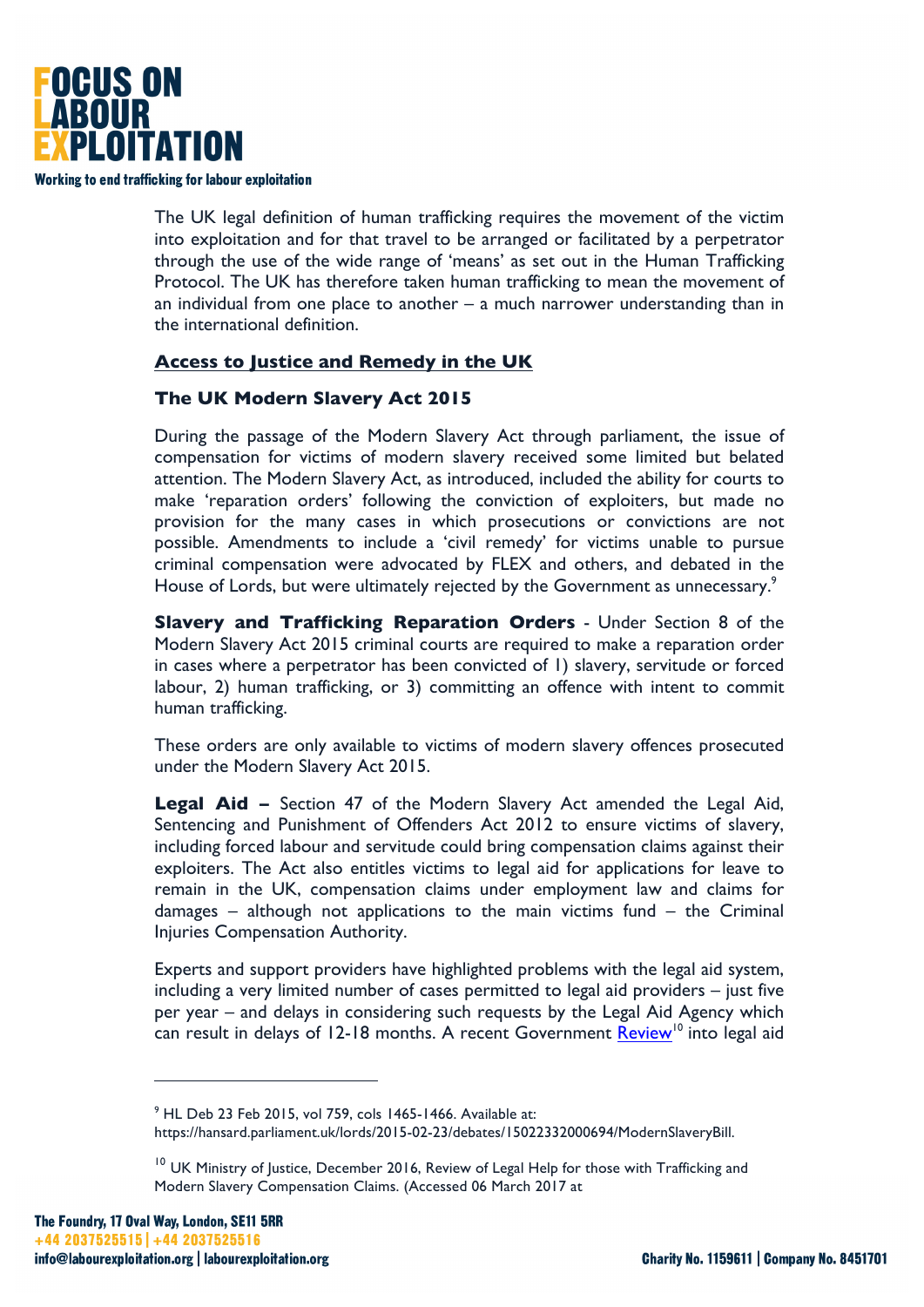

for Victims of Trafficking and Modern Slavery Compensation Claims concluded in December 2016 led to an increase in cases available to legal aid providers, by adding 10 supplementary cases to the five existing annual cases. The Anti-Trafficking and Labour Exploitation Unit, which conducted extensive research in this area prompting the government review, has labelled this increase 'wholly inadequate'<sup>11</sup>

#### **Other Avenues for Compensation in the UK**

There are four other routes to compensation, but their ability to compensate victims has not improved since the entry in to force of the Modern Slavery Act, and in some cases has worsened.

**Criminal Injuries Compensation Authority:** victims may apply to the government funded scheme for victims of violent crime only if committed in England, Wales or Scotland. However this fund is only available to those who have suffered actual or threatened violence, rather than psychological control, coercion, deception or debt bondage, as in many cases of forced labour or trafficking for labour exploitation. Furthermore, there is no legal aid available to facilitate applications to the Criminal Injuries Compensation Authority and decisions can take up to three years – both factors that serve to discourage victims from taking this compensation route. One further obstacle to compensation through this route is that to be eligible victims must have cooperated with the police, including reporting the crime within two years of it taking place.

**Civil Claim:** there is no specific civil remedy for human trafficking in UK law and victims have to resort to existing civil actions (such as breach of contract, harassment, or torts) that are not always appropriate to provide compensation for victims of human trafficking. Existing civil remedies were not created for this purpose and are therefore inadequate to address the complex nature of trafficking. Cost can also be a significant barrier to access in civil cases, due to the complexity of these cases and the limited availability of legal aid. Migrant workers that are undocumented are also unable to bring claims as their employment contracts are considered 'illegal' by the courts.<sup>12</sup>

**Compensation Order –** Under Section 8 of the Powers of the Criminal Courts (Sentencing) Act 2000 if a defendant is convicted of trafficking (under pre-Modern Slavery Act trafficking legislation) or other offences a court may make an order that the defendant pay compensation to the victim. This means can be used where there is not enough evidence to prove a modern slavery offence but where

-

https://www.gov.uk/government/uploads/system/uploads/attachment\_data/file/577351/tmsccreview.pdf)

 $\overline{11}$  ATLEU, December 2016, Review reveals that government is failing victims of modern slavery who need legal help (Accessed 06 March 2017 at http://atleu.org.uk/news/2016/12/21/governmentcontinues-to-fail-victims-of-trafficking-preventing-access-to-justice) <sup>12</sup> See Hounga v Allen [2014] UKSC 47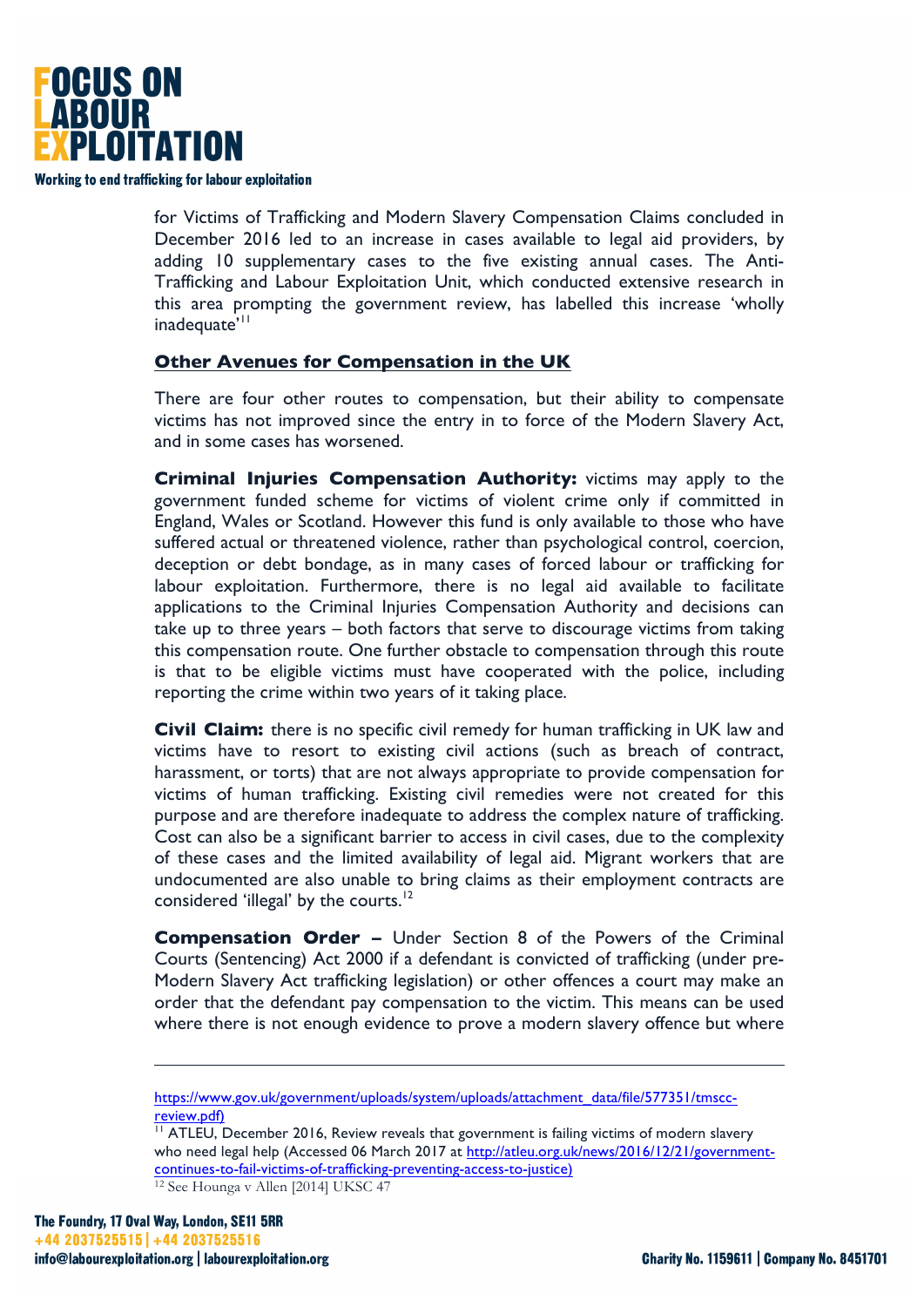

there is evidence of associated offences such as assault, harassment, rape, false imprisonment and fraud. Compensation orders are extremely rare – largely because: a) a conviction is required in order for a compensation orders to be requested; and b) the order must be requested by the prosecution. FLEX research has found that whilst 211 persons were found guilty of crimes of human trafficking between 2004-2014 just eight compensations orders were made totalling  $f70,000^{13}$ 

**Employment Tribunal –** This had been regarded as one of the best means of pursuing compensation in cases of trafficking for labour exploitation and domestic servitude. However, since 2014 the Deduction from Wages (Limitation) Regulations 2014 has restricted claims for unlawful deductions or unpaid wages to two years. Additionally the recent Supreme Court case *Taiwo v Olaigbe & Onu v*  Akwiwu<sup>14</sup> serves to restrict access to the Employment Tribunal for undocumented migrants.

#### **Measures to identify and support victims in the UK**

In the UK support for male and female victims of trafficking is provided through the National Referral Mechanism (NRM). NRM referral requires the consent of a potential victim of trafficking. At present access to support is provided following a decision by the two UK Competent Authorities, either the Modern Slavery Human Trafficking Unit or the UK Visas and Immigration that there are 'reasonable grounds' to believe that a person is a victim of human trafficking. This decision should be made within five days from referral at which point a potential victim can be allocated funded accommodation and related support. Cooperation with police or judicial proceedings is not a condition of NRM entry. Support through the NRM is provided for a minimum of 45 days with the stated aim of offering a period of reflection and recovery. During this time evidence for a conclusive grounds decision as to whether or not someone is considered to be a victim of trafficking will be gathered and assessed and a determination will be made by a Competent Authority.

This system is currently under review following the publication of a Government review<sup>15</sup> which noted, amongst other recommendations that: there should be a 'professionalization' of those referring victims in to the NRM; a multi-disciplinary decision making process should be introduced to the modern slavery decision; and that case management should be streamlined and decisions more timely. In order

<sup>&</sup>lt;sup>13</sup> FLEX, 2016, Access to Compensation for Victims of Trafficking. P. 5 (accessed 09 March 2017 at URL http://www.labourexploitation.org/sites/default/files/publications/DWP-Compensation-F.pdf)<br><sup>14</sup> See Taiwo v Olaigbe & Onu v Akwiwu 2014 (accessed 09 March 2017 at URL

https://www.supremecourt.uk/cases/docs/uksc-2014-0105-judgment.pdf)

<sup>&</sup>lt;sup>15</sup> Home Office, 2014, Interim Review of the National Referral Mechanism for Victims of Human Trafficking' (Accessed on 06 March 2016, at

https://www.gov.uk/government/uploads/system/uploads/attachment\_data/file/360482/Interim\_revie w\_of\_the\_NRM\_for\_victims\_of\_human\_trafficking.pdf)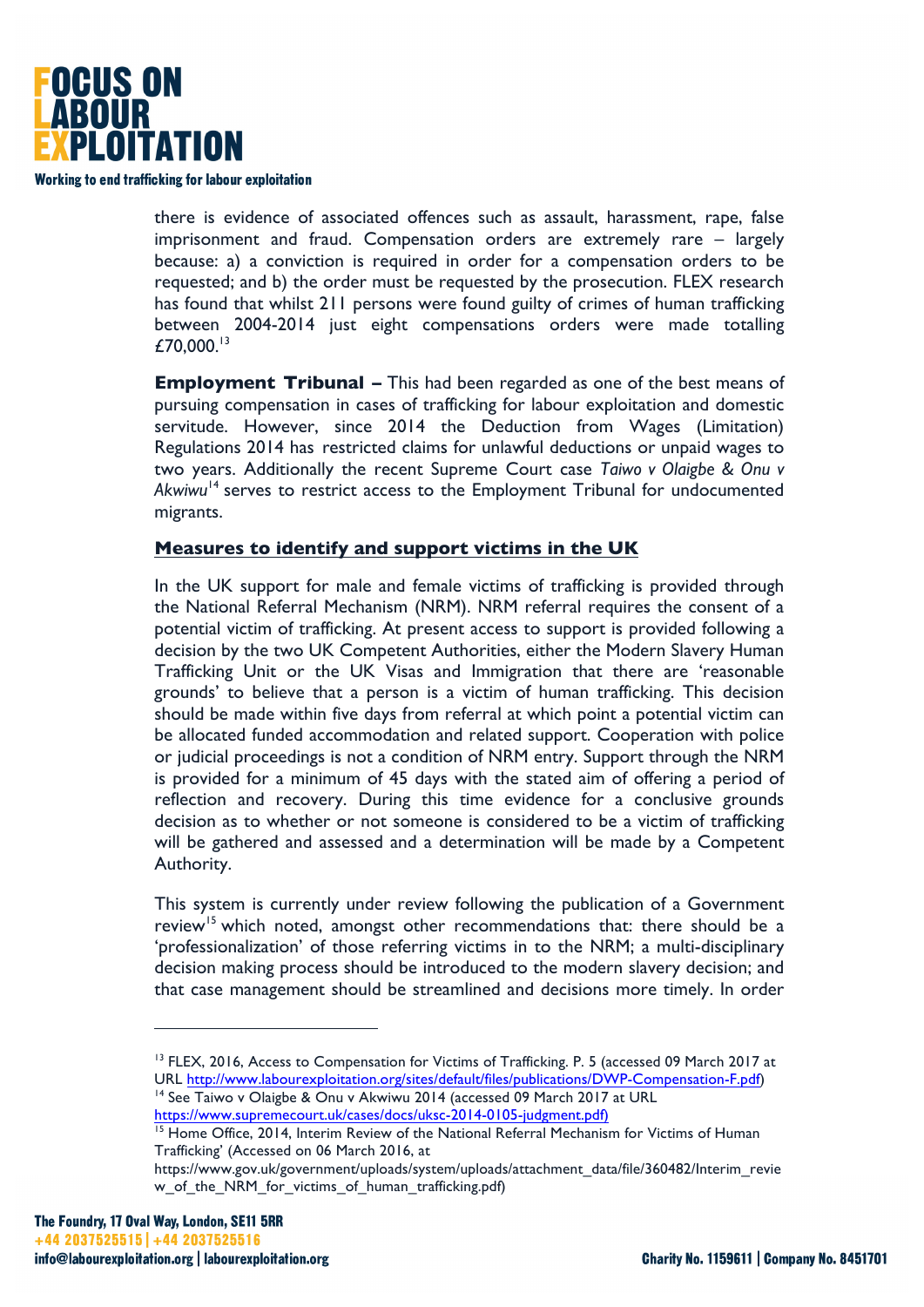

to address these concerns the UK Home Office has been trialing a pilot NRM system in West Yorkshire and the South West since August 2015 to present. In the pilot NRM referrals and Reasonable Grounds decisions are made at the same time by professional Slavery Safeguarding Leads - trained by the Government and mainly made up of local authority and police front line officials. Conclusive Grounds decisions are made by multi-disciplinary panels comprised of local authorities, UK Visas and Immigration, NGOs, national health service staff and police and chaired by a Home Office appointee. The decision about an individual's right to discretionary leave to remain lies outside this panel – with UKVI.

Many criticisms of the NRM set out in FLEX's research in to identification and support for victims of trafficking for labour exploitation<sup>16</sup> remain unaddressed by the pilot. FLEX recommendations, raised in joint FLEX - Labour Exploitation Advisory Group meetings with the UK Independent Anti-Slavery Commissioner who is consulting on alternative NRM models include: removing the decision on discretionary leave from UKVI and placing it with the multi-disciplinary panel; ensuring that potential victims of trafficking are granted legal advice and assistance prior to consenting to enter the NRM; ensuring accommodation and immediate support is available to potential victims from point of referral to the NRM; and offering ongoing sustainable support beyond the 45 day reflection and recovery period – that many report being abruptly ended once a conclusive grounds decision is made.

## **Global trends we would like to highlight - Scotland, Belgium and Brazil**

#### **SCOTLAND**

#### **Statutory support standards for Victims**

The Human Trafficking and Exploitation (Scotland) Act 2015, whilst enacted shortly after the UK Modern Slavery Act, contains strong statutory support safeguards for victims of human trafficking. Such standards arose out of long and detailed consultation with victim support groups, resulting in a statutory guarantee for victims of trafficking to support including: accommodation; counselling; and legal advice. Given that the Human Trafficking and Exploitation (Scotland) Act adopted a definition of human trafficking that more closely aligns with international law than the Modern Slavery Act, then a broad range of victims are provided support guarantees by this law.

<sup>&</sup>lt;sup>16</sup> FLEX, Fairwork and ADPARE, 2015, Identification and Support of Victims of Trafficking for Labour Exploitation in the Netherlands, the UK and Romania. (accessed 06 March 2016 at http://www.labourexploitation.org/sites/default/files/publications/Pro-Act%20Research%20Report.pdf)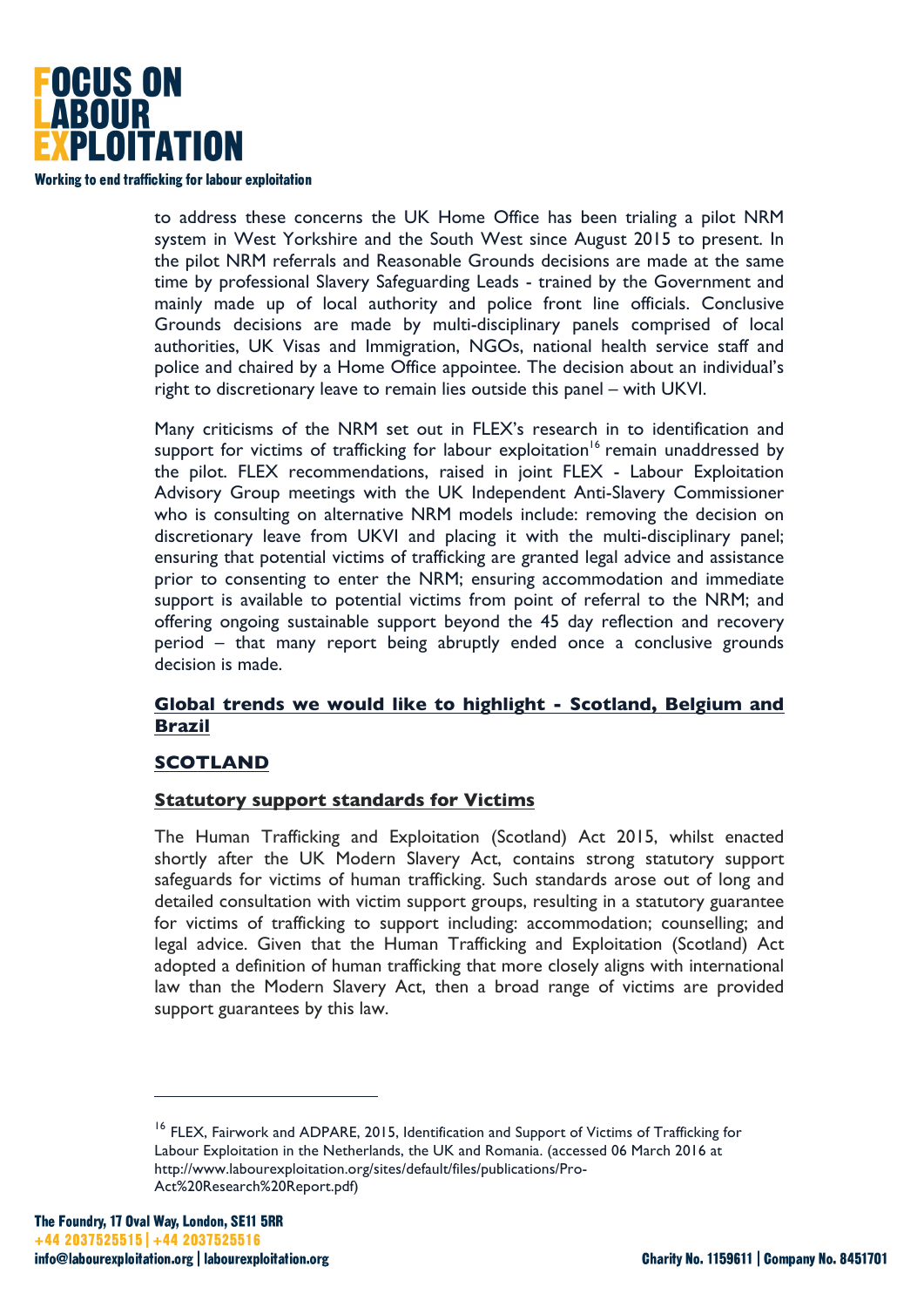

## **Brazil, Belgium and the United States are included in FLEX's Accountability Hub – the following information is taken directly from this database (www.accountabilityhub.org).**

## **BRAZIL**

## **Criminal Liability**

The Brazilian Criminal Code contains specific provisions on forced labour and fraudulent enticement for employment. Article 149<sup>17</sup> punishes the offence of 'reducing someone to conditions analogous to slavery' with two to eight years of imprisonment and a monetary fine. The Criminal Code also penalizes fraudulent enticement with the promise of employment in another part of the Brazilian territory or overseas <sup>18</sup>. Furthermore, Article 203<sup>19</sup> complements Art. 149 in addressing slave labour in the Brazilian context, insofar as it criminalizes the use of fraud or violence to violate any rights guaranteed by labour legislation. This article directly addresses the practice of debt bondage through the 'truck system' or 'política do barracão', by outlawing the use of force or coercion and the retention of documents in order to prevent a worker from quitting his or her employment, and compelling someone into using products from a specific establishment in order to keep them trapped in a cycle of debt that forces them to stay in the service of their employer.

## **UNITED STATES OF AMERICA**

#### **Statutory remedies**

The Trafficking Victims Protection Act provides for mandatory restitution for victims of human trafficking, forced labour and slavery. Section  $1593^{20}$  also makes clear that the restitution to be paid by the offender is to be for the "full amount of the victim's losses", which is specified in subsection 3 to include the value of the victims' labour, ensuring that victims of labour exploitation are paid the wages that they are owed. However the Human Trafficking Pro Bono Legal Center<sup>21</sup> has reported research findings indicating that, despite being mandatory, restitution is in fact awarded in less than half of cases, with orders being made in only 36% of the cases surveyed.

<sup>&</sup>lt;sup>17</sup> See FLEX Accountability Hub (accessed 08 March 2017 at URL

http://www.accountabilityhub.org/provision/article-149/)

<sup>&</sup>lt;sup>18</sup> See FLEX Accountability Hub (accessed 08 March 2017 at URL

http://www.accountabilityhub.org/provision/brazilian-criminal-code-article-206/)

<sup>&</sup>lt;sup>19</sup> See FLEX Accountability Hub (accessed 08 March 2017 at URL

http://www.accountabilityhub.org/provision/brazilian-criminal-code-article-203)

<sup>&</sup>lt;sup>20</sup> See FLEX Accountability Hub (accessed 08 March 2017 at URL

http://www.accountabilityhub.org/provision/18-usc-%C2%A7-1593/) <sup>21</sup> See the Human Trafficking Pro Bono Legal Centre - When Mandatory does not mean mandatory (accessed 09 March 2017 at URL http://www.htprobono.org/htprobono-mandatory-restitution-

report-9-2014/)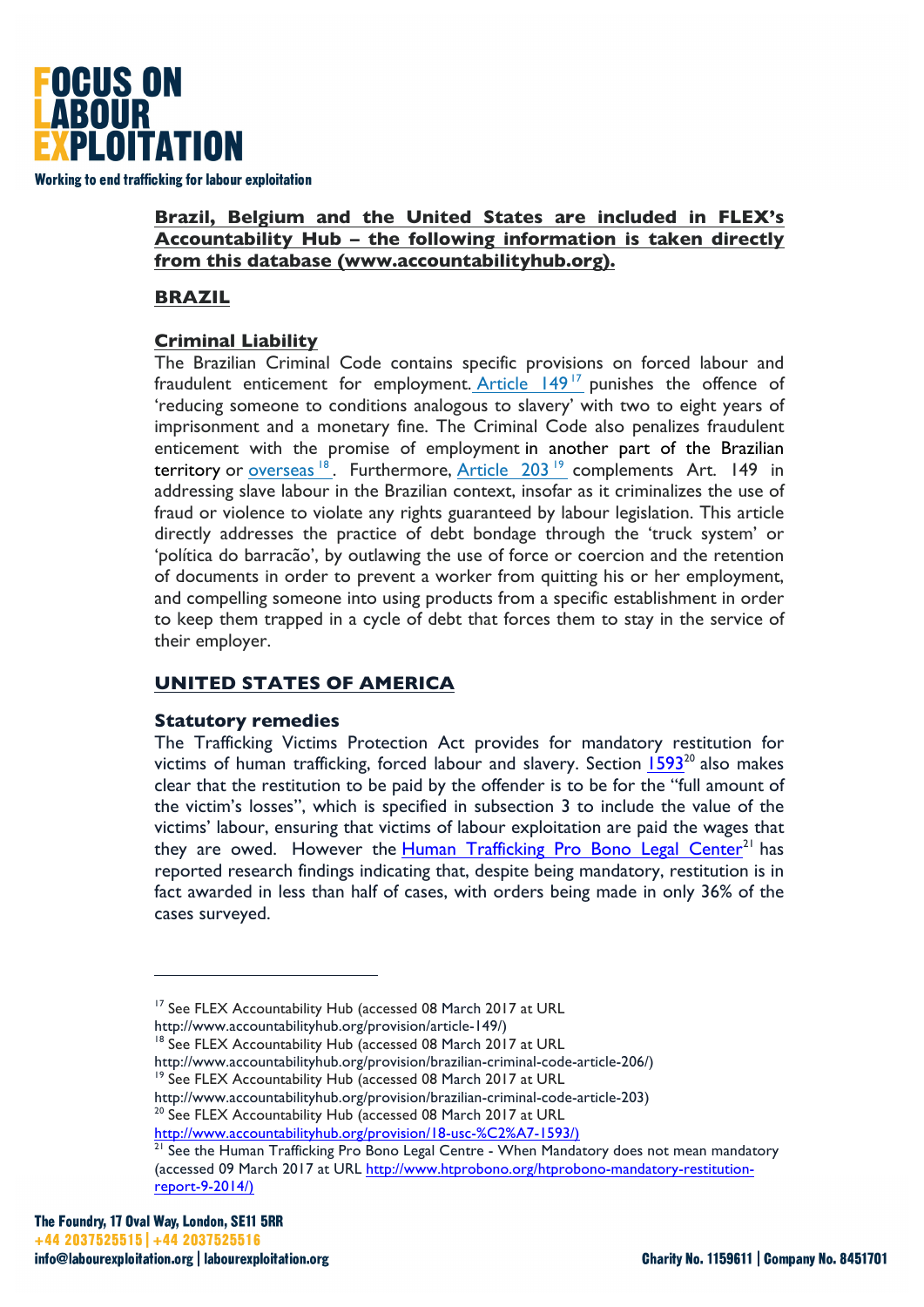

The Trafficking Victims Protection Re-authorization Act of 2003 created a civil remedy<sup>22</sup> for victims of trafficking offences that allows victims to claim both actual and punitive damages and legal fees. Claims under this provision may be made against both primary offenders and those who knowingly benefit from forced labour, allowing victims the possibility to recover from exploiters higher up the supply chain.

Exploited workers can also bring claims under the Fair Labour Standards Act (FLSA) for labour breaches such as the failure to pay minimum wage<sup>23</sup> or excessive overtime<sup>24</sup>. Importantly, provisions within the FLSA prevent employers from firing<sup>25</sup> or in any other way discriminating against an employee who files a complaint or participates in any proceeding under the FSLA.

In order to ensure enforcement of workers' claims, the FLSA also includes a "hot goods" provision<sup>26</sup> that prohibits the transportation, shipment, delivery or sale of goods made in violation of the wage and working hour provisions of the FSLA, using the halting of business to force employers to pay wages due. Migrant workers may bring claims before the Equal Employment Opportunity Commission for discrimination on the basis of race or national origin under the Civil Rights Act 1964. This tool was recently used to bring a  $\frac{case^{27}}{}$  on behalf of over 500 Thai farm workers against a labour contractor and pineapple producer, that resulted in a judgment of \$8.7 million dollars in damages. Migrant workers in the agriculture sector can also bring actions under the Migrant and Seasonal Agriculture Worker Protection Act (MSPA) 1983.

Importantly, US law does not prevent undocumented workers from bringing labour claims, including for unpaid wages or overtime under the FLSA. Furthermore, in some states legislation expressly prevents the worker's immigration status from being revealed or raised in proceedings, and prohibits retaliation by threatening to report undocumented workers. This helps to ensure that workers are not prevented from seeking remedies as a result of their immigration status.

<sup>23</sup> See FLEX Accountability Hub (accessed 08 March 2017 at URL

http://accountabilityhub.org/provision/29-u-s-c-%C2%A7-207/)

 $^{25}$  See FLEX Accountability Hub (accessed 08 March 2017 at URL

http://www.accountabilityhub.org/provision/29-u-s-c-%C2%A7215a3/) <sup>26</sup> See FLEX Accountability Hub (accessed 08 March 2017 at URL

http://www.accountabilityhub.org/provision/29-u-s-c-%C2%A7215a1/)

<sup>&</sup>lt;sup>22</sup> See FLEX Accountability Hub (accessed 08 March 2017 at URL

http://www.accountabilityhub.org/provision/18-usc-%C2%A7-1595/)

http://www.accountabilityhub.org/provision/29-u-s-c-%C2%A7-206/)  $24$  See FLEX Accountability Hub (accessed 08 March 2017 at URL

<sup>&</sup>lt;sup>27</sup> Federal Judge finds Global Horizons Liable for Discrimination, Harassing and Retaliating against Hundreds of Thai Farm workers in EEOC Suit (accessed 09 March at URL https://www.eeoc.gov/eeoc/newsroom/release/3-24-14.cfm)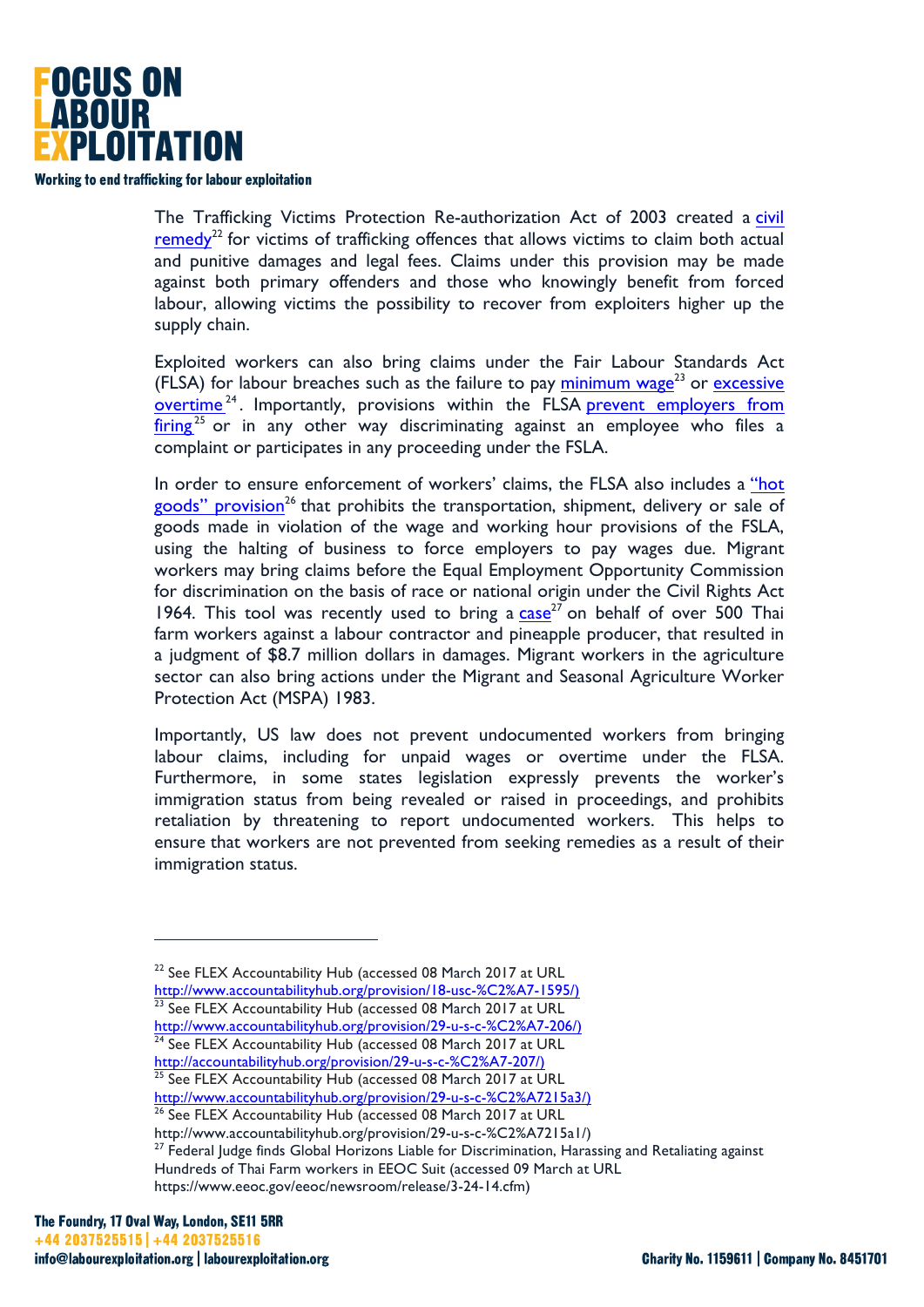

## **Question 3**

**Please detail relevant jurisprudence, including any landmark cases, which demonstrate effective access to justice for victims of contemporary forms of slavery, and provide copies of any judgments if possible.**

#### **Case Law - UK**

#### **1. Galdikas & Others v DJ Houghton Catching Services LTD**<sup>28</sup>

In June 2016 the UK High Court of Justice ruled in favour of six Lithuanian men who had been trafficked to the UK, in the first civil case of its kind against a British company. The men, represented by the law firm Leigh Day, brought a civil claim against the chicken catching firm that used the labour of the men, DJ Houghton, alleging that they had been subjected to severe exploitation, including threats and assaults, working and living in inhuman and degrading conditions, being forced to work long shifts for little or no pay, and being denied sleep and toilet breaks.

Due to the lack of a specific civil remedy for human trafficking in UK legislation, the litigation in this case was highly complex, and the lawyers representing the men had to bring a variety of claims, including damages for negligence, harassment, assault, breach of contract, and breach of statutory duties. The High Court found in favour of the claimants that DJ Houghton had failed to pay minimum wage, made unlawful deductions from wages, and deprived the workers of adequate facilities to wash, rest, eat and drink. Compensation was achieved for six men exploited by DJ Houghton in December 2016, and Leigh Day will now pursue the cases of a further ten men allegedly exploited by the same company.

This case represents an important step forward, however, it also highlights the difficulties faced by trafficking victims in the UK. After the men escaped, they were referred to the National Referral Mechanism and were recognized as victims of trafficking. They cooperated with the police, but no criminal charges were brought against their traffickers. The men were never introduced to lawyers who could advise them about compensation and as a result, it took two years before they were able to make a compensation claim against their exploiters. The victims also applied for legal aid in March 2015, but only four of the six clients in this case received free legal assistance. Due to the lack of information and the length of the legal process, these victims have had to wait for four years to obtain compensation.

<sup>&</sup>lt;sup>28</sup> See Galdikas & Ors v DJ Houghton Catching Services Ltd & Ors [2016] EWHC 1376 (QB) http://www.bailii.org/cgi-bin/format.cgi?doc=/ew/cases/EWHC/QB/2016/1376.html&query=(galdikas)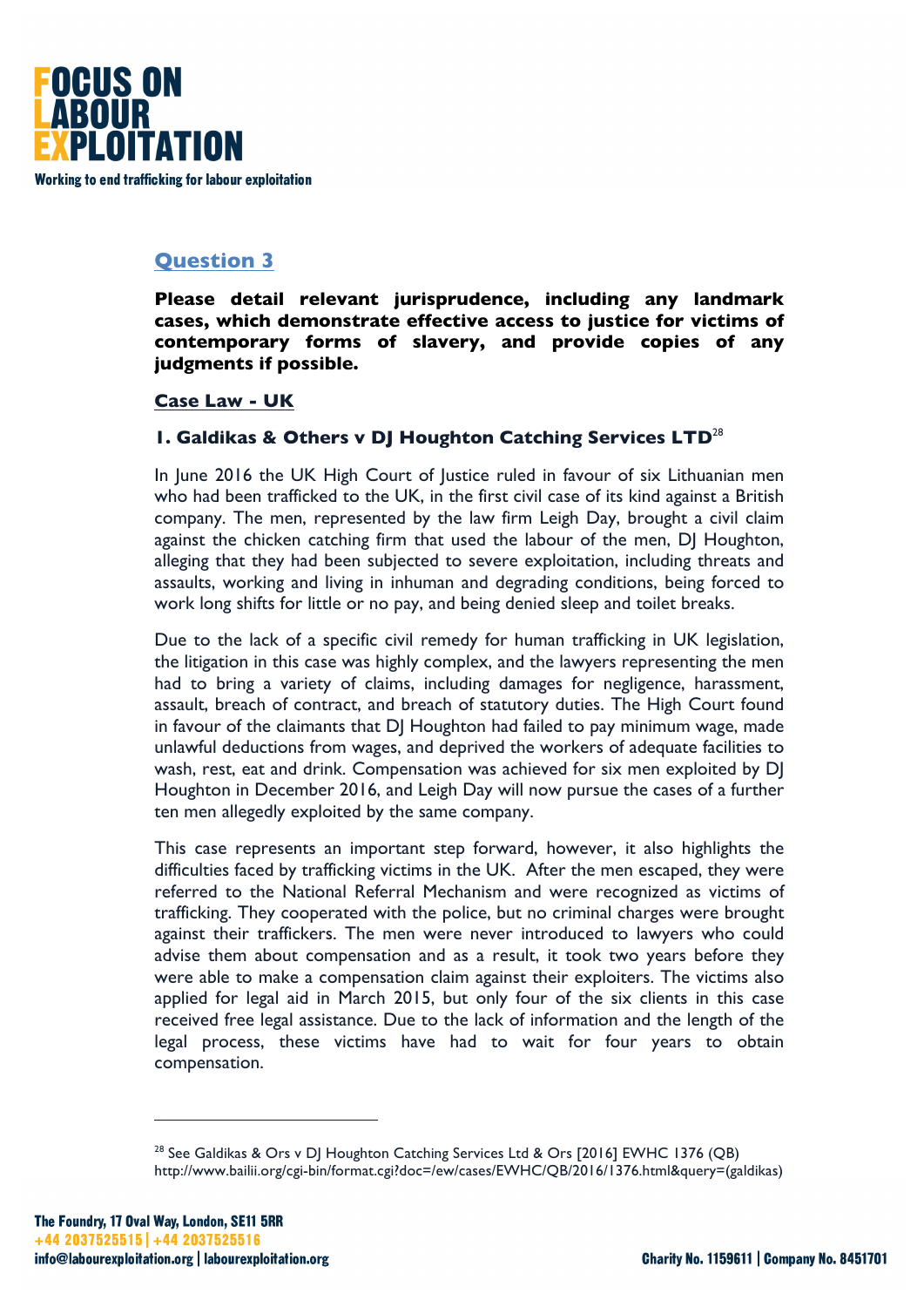

In the meantime, they have faced significant difficulties, including loss of benefits and risk of destitution due to the lack of long-term support from UK authorities.

#### 2. Allen v Hounga<sup>29</sup>

Mary Hounga was brought from Nigeria to the UK to work in domestic service in 2007. At that time she was approximately 14 years old and had been promised schooling and £50 a month in wages, but received neither. Instead she was forced to work, subjected to serious physical abuse, and finally thrown out of the house. She eventually sought help, and the authorities found there were reasonable grounds to believe she was a victim of trafficking. Yet her claims for compensation were ultimately rejected by the Court of Appeal, because at the time of her exploitation she had no right to work in the UK.

Ms Hounga appealed to the Supreme Court and her appeal was heard in May 2014. The Court decided that the fact Ms Hounga was undocumented was not related to her discrimination claim,

and so could not prevent her from seeking compensation on this basis. The Court was split with the majority noting international laws on human trafficking meant that Ms Hounga's undocumented status solely provided a context within which physical, verbal and emotional abuse was perpetrated again her. The resulting ruling provides a window of opportunity through which illegality can be countered when the competing public policy concern of human trafficking is balanced against it.

#### **3. Couple ordered to pay victim of domestic servitude £100,000 in compensation.**<sup>30</sup>

Ilyas and Tallat Ashar were jailed in October 2013 after a young Pakistani woman was found sleeping in their cellar in 2009<sup>31</sup>. The victim had been repeatedly raped and forced to work as a servant at the family's properties as a child, having been trafficked into the UK when she was about 10 years old. The couple were sentenced to imprisonment and the Court of Appeal extended their jail terms to 15 years and six years respectively, after their initial sentence was described as "unduly lenient".

 $29$  Hounga v Allen & Anor [2014] UKSC 47 (30 July 2014)

<sup>&</sup>lt;sup>30</sup> Taken from FLEX, 2014, Guide to Legal Remedies for Victims of Trafficking for Labour Exploitation (accessed on 06 March 2016, at http://www.labourexploitation.org/sites/default/files/publications/d92434\_f8ff939c836d4c73a4730de

<sup>5776066</sup>dd.pdf)

<sup>31</sup> Details from *Cellar slave girl: Salford couple must pay victim £100,000*, BBC News, 15 October 2014, http://www.bbc.co.uk/news/uk-england- manchester-29559771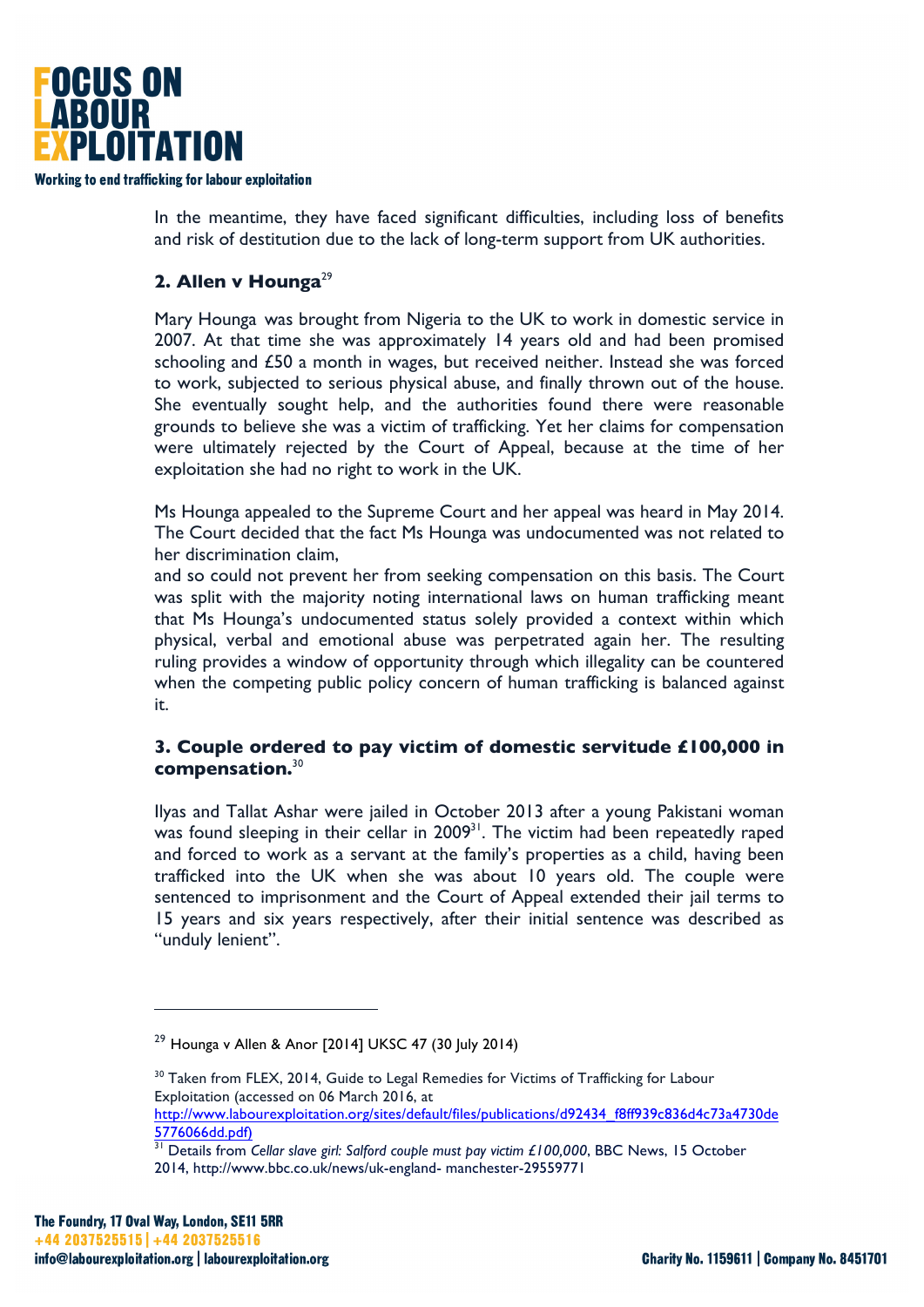

Following a hearing under the Proceeds of Crime Act, the County Court ordered that the couple pay  $\angle 100,000$  compensation to the victim and repay  $\angle 42,000$  for benefits falsely declared in her name. The judge calculated the value of the work carried out by the girl when she was being exploited based on the minimum wage, assuming she worked for 12 hours a day, seven days a week, during her long period of exploitation. This is the first case known to FLEX in which criminal compensation for victim of trafficking for labour exploitation has included an amount for unpaid wages.

#### **Question 4**

**Please describe specific support that is in place for victims of contemporary forms of slavery who seek obtain access to justice and fulfil their right to an effective remedy, including but not limited to, shelters, other forms of housing, legal aid, visa support, witness and victim protection measures, livelihood or financial support and counselling in the country or countries that your organisation works. Please also include information about global trends in the provision of such support that you would like to highlight.** 

#### **Trafficking for Labour Exploitation in the UK, Romania and The Netherlands**

FLEX recently partnered on the EU Pro-Act project<sup>32</sup> - a two year EU/ISEC funded project with five partners across three EU countries – UK, The Netherlands and Romania. As part of this project, research was conducted in each of the Project countries in to identification and support for victims of trafficking for labour exploitation. The research focussed on identification, support, housing, work, access to justice and legal advice, and move-on options. The findings of the report are relayed thematically in the paragraphs below.

**Access to support**: In all three countries victims of trafficking for labour exploitation showed limited understanding of their entitlements to support and some had not given genuine and ongoing consent to their engagement with the anti-trafficking system. This is particularly a problem where there is a perception that support is tied to cooperation with the authorities. Victims and service providers also found the length or level of support inadequate, and that support is not tailored to the needs of victims of trafficking for labour exploitation, particularly taking in to account gender difference.

<sup>&</sup>lt;sup>32</sup>FLEX, Fairwork and ADPARE, 2015, Identification and Support of Victims of Trafficking for Labour Exploitation in the Netherlands, the UK and Romania. (accessed 06 March 2016 at URL http://www.labourexploitation.org/sites/default/files/publications/Pro-Act%20Research%20Report.pdf)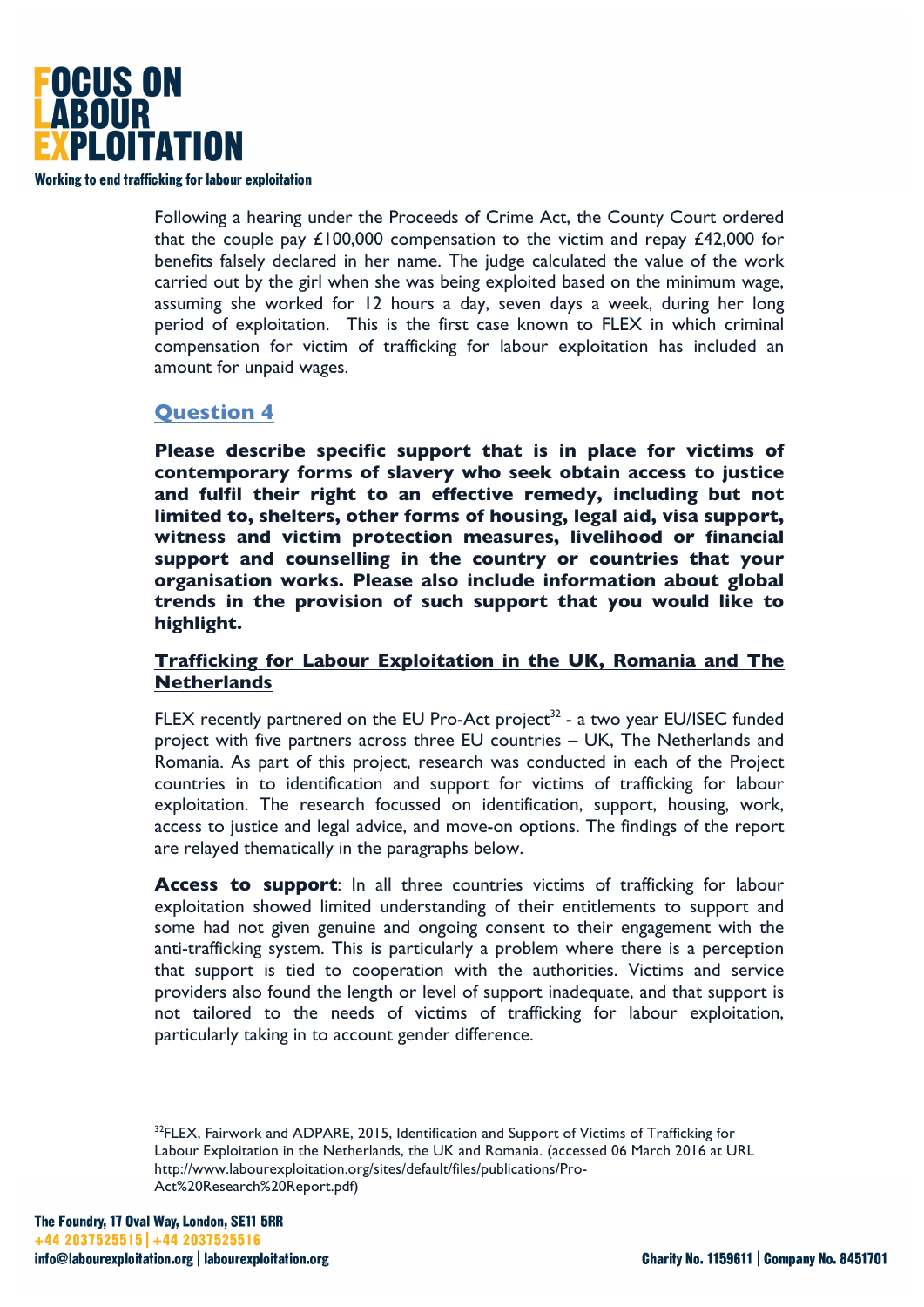

**Housing**: In all three countries there are limitations on availability of housing for those trafficked for labour exploitation, particularly where entitlement is dependent upon legal or asylum status. Where housing is provided the standard varies considerably and remote, poor quality or mixed-sex accommodation often leaves victims feeling insecure, isolated and threatened. Outreach support was also often shown to be of a poorer quality than shelter support.

**Psychological and social support:** In all three countries, male victims are less likely to enter into psychological assistance programmes and are viewed as having less need for such assistance than female victims. Language barriers, including availability of interpreters and appropriate interpretation also limits the provision and quality of psychological support.

**Access to Justice and legal advice**: Research found that legal advice and representation is available to some extent in all countries. Compensation is also available for trafficked persons in all countries. However, in all three countries, expert legal advice is not always freely available to trafficked persons, particularly outside criminal processes and prior to engagement with authorities. In addition, there are limited specialist lawyers for trafficked persons and advice is consequently often limited to narrow criminal justice or immigration issues. The numerous barriers to compensation evidenced mean that limited numbers of those trafficked for labour exploitation obtain compensation.

## **Question 5**

**Please describe national and/or global measures that you are aware of that allow victims of contemporary forms of slavery to pursue access to justice and remedy for violations of their human rights taking place in national or international supply chains.**

**The USA and Belgium are included in FLEX's Accountability Hub – the following information is taken directly from this database (www.accountabilityhub.org).**

## **UNITED STATES OF AMERICA**

#### **Corporate liability**

In 2008 the US Trafficking Victims Protection Reauthorization Act (TVPRA 2008) created an offence of knowingly benefiting from forced labour. Under this section, a person who benefits knowingly and financially from participating in a venture that has engaged in forced labour is also criminally liable and may also be punished with 20 years imprisonment. As a 'person' may include a legal person, this provision allows for companies to be prosecuted for knowingly benefiting from forced labour in their commercial activities.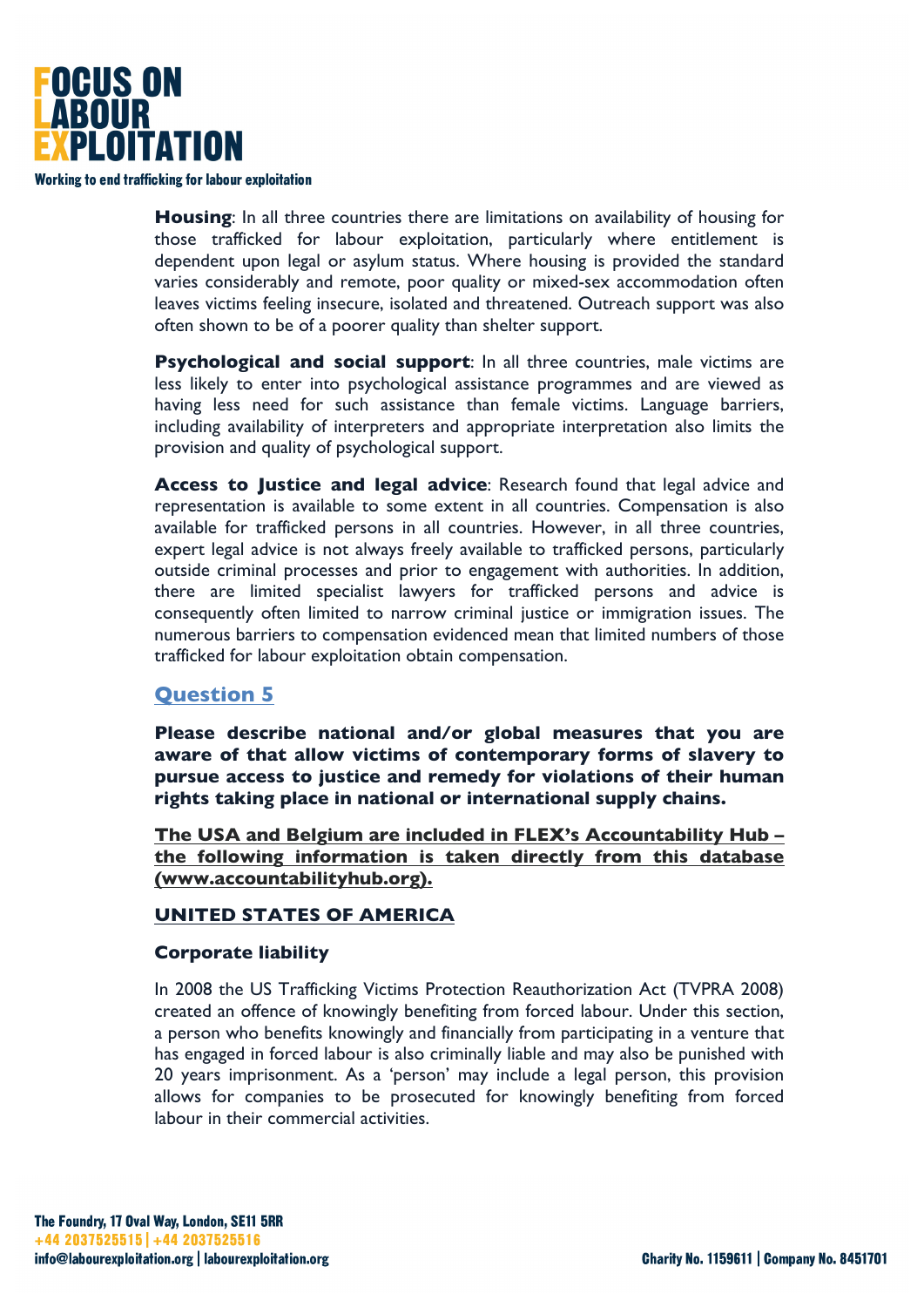

The TVPRA 2008 also established extra-territorial jurisdiction<sup>33</sup> over trafficking, forced labour and slavery offences, where either the alleged offender is a US national or permanent resident, or where the alleged offender is present in the United States. This quite broad extra-territoriality provision allows for the civil or criminal liability of any natural or legal person located in the United States, for trafficking, forced labour and slavery offences occurring anywhere in the world. This means that a US-based company that engages in severe labour exploitation in its operations in other countries could still be prosecuted or sued for damages in US courts for this conduct.

In the case of David v. Signal International,  $LLC<sup>34</sup>$  hundreds of guest workers from India were fraudulently recruited and exploited by a New Orleans construction company in the aftermath of Hurricane Katrina. In this case a range of statutory remedies were used, including anti-trafficking law, labour law, and antidiscrimination law, to target not only individual exploiters but the company itself. A jury found that the company, its lawyer and Indian-based recruiter had engaged in labour trafficking, fraud, racketeering and discrimination, and awarded five of the workers USD\$14 million in compensatory and punitive damages. Other workers subsequently settled<sup>35</sup> their claims against the company for a further USD\$20 million.

## **BELGIUM**

#### **Liability for head contractors**

In 2012, Belgium also introduced a system of joint and several liability for the payment of workers' wages<sup>36</sup>, which is particularly relevant to the exploitation of workers in cases where victims are severely underpaid, or their wages are withheld or manipulated. This creates a chain of successive responsibility, linking subcontractors and contractors within a production chain, all the way up to the main contractor or principal placing the order. Principals and head contractors can therefore be held responsible for the underpayment or non-payment of wages to workers by a subcontractor located at the base of this chain system.

<sup>&</sup>lt;sup>33</sup> See FLEX Accountability Hub (accessed 08 March 2017 at URL http://www.accountabilityhub.org/provision/1140/)

<sup>&</sup>lt;sup>34</sup> See SPLC "Federal jury in SPLC case awards \$14 million to Indian guest workers victimized in labor trafficking scheme by Signal International and its agents" (accessed on 09 March 2017 at URL: https://www.splcenter.org/news/2015/02/18/federal-jury-splc-case-awards-14-million-indian-guestworkers-victimized-labor-trafficking)

<sup>&</sup>lt;sup>35</sup> See SPLC "\$20 million settlement agreement reached in labour trafficking cases coordinated by SPLC on behalf of exploited Indian workers" (accessed on 09 March 2017 URL https://www.splcenter.org/news/2015/07/14/20-million-settlement-agreement-reached-labortrafficking-cases-coordinated-splc-behalf)

<sup>&</sup>lt;sup>36</sup> See FLEX Accountability Hub (accessed 08 March 2017 at URL http://www.accountabilityhub.org/provision/art-35-2/ )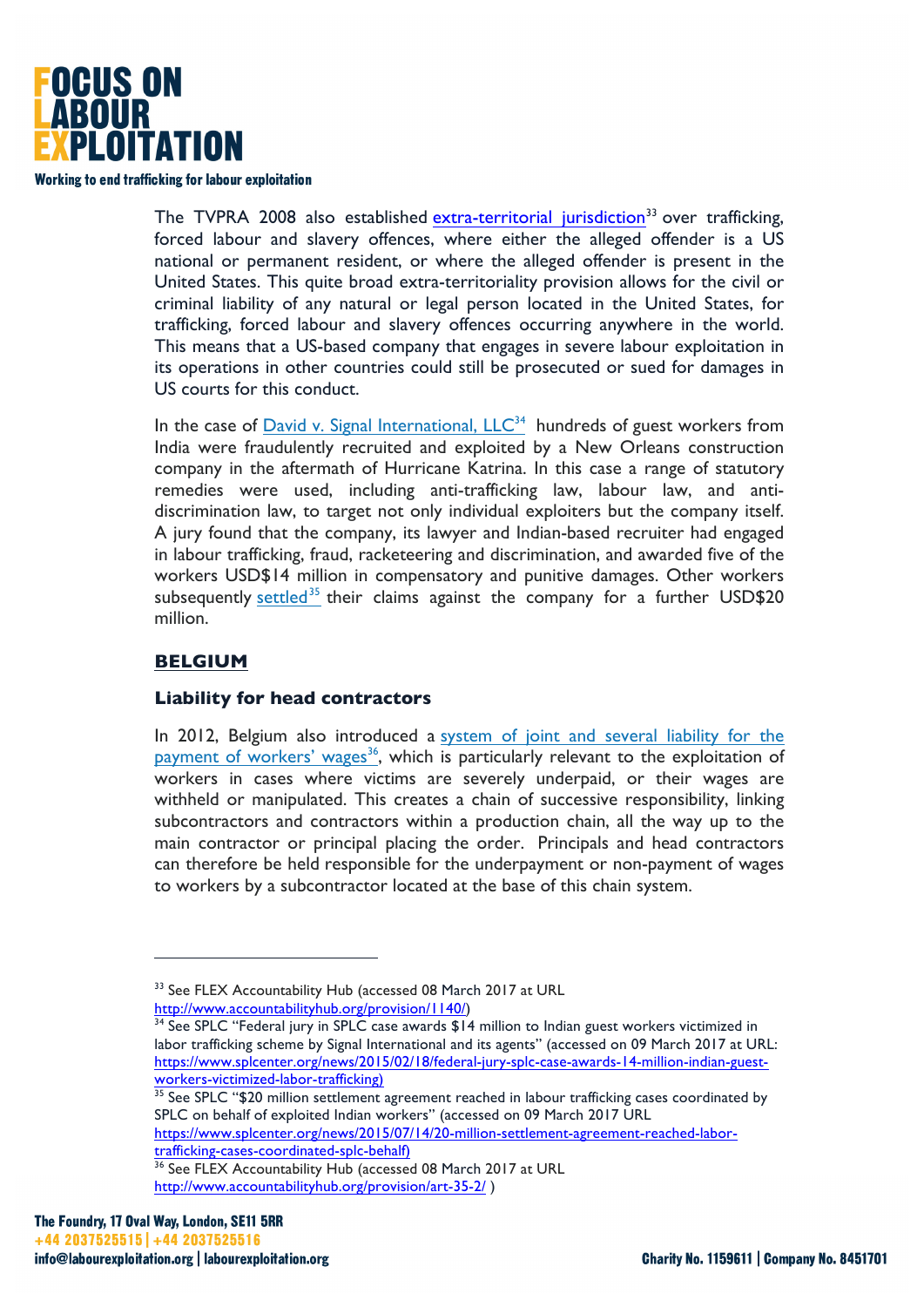

#### **Corporate criminal liability**

Belgium is also one of the few jurisdictions where companies, alongside the physical persons running them, have been successfully prosecuted for their involvement in human trafficking for labour exploitation. In a key case in 2012, a court in Ghent convicted<sup>37</sup> a German company, as well as four of its agents, of aggravated human trafficking for labour exploitation. Legal entity Kronos was ordered to pay a 528,000 EUR fine, and its agents received sentences ranging from 1 year of imprisonment and a 13,750 EUR fine, to 4 years of imprisonment and a fine of 55,000 EUR. The principal, Belgian company Carestel was charged as an accomplice<sup>38</sup> and ordered to pay a 99,000 EUR fine.

## **Question 6**

**A. Please describe the main challenges and barriers identified in the country or countries in which your organisation works to ensuring that victims of contemporary forms of slavery have access to justice? Please also specify any global trends that you are aware of.** 

**B. Please elaborate on any specific challenges faced by vulnerable groups, for example women, children, those living in poverty and/or in rural areas, minority groups, indigenous people, women, children, people determined as being of low caste, and migrant workers, in obtaining access to justice and fulfilling their right to remedy.** 

Though the government's **Modern Slavery Strategy**<sup>39</sup> states a commitment to ensuring avenues for "reparation and compensation" for victims, in practice existing avenues only allow very limited access to people who have been trafficked.

Our latest policy paper, *Improving Access to Compensation for Victims of Trafficking for Labour Exploitation in the UK<sup>40</sup> ,* addresses four key

http://accountabilityhub.org/provision/art-433-quinquies/)

<sup>38</sup> See FLEX Accountability Hub (accessed 08 March 2017 at URL

<sup>&</sup>lt;sup>37</sup> See FLEX Accountability Hub (accessed 08 March 2017 at URL

http://accountabilityhub.org/provision/art-66/)

<sup>&</sup>lt;sup>39</sup>HM Government – Modern Slavery Strategy (accessed 09 March 2017 at URL

https://www.gov.uk/government/uploads/system/uploads/attachment\_data/file/383764/Modern\_Slav ery\_Strategy\_FINAL\_DEC2015.pdf)

<sup>&</sup>lt;sup>40</sup> FLEX Improving Access to Compensation for Victims of Trafficking for Labour Exploitation in the UK (accessed 09 March 2017 at URL

http://www.labourexploitation.org/sites/default/files/publications/FLEX\_Access\_to\_comp\_WP.pdf)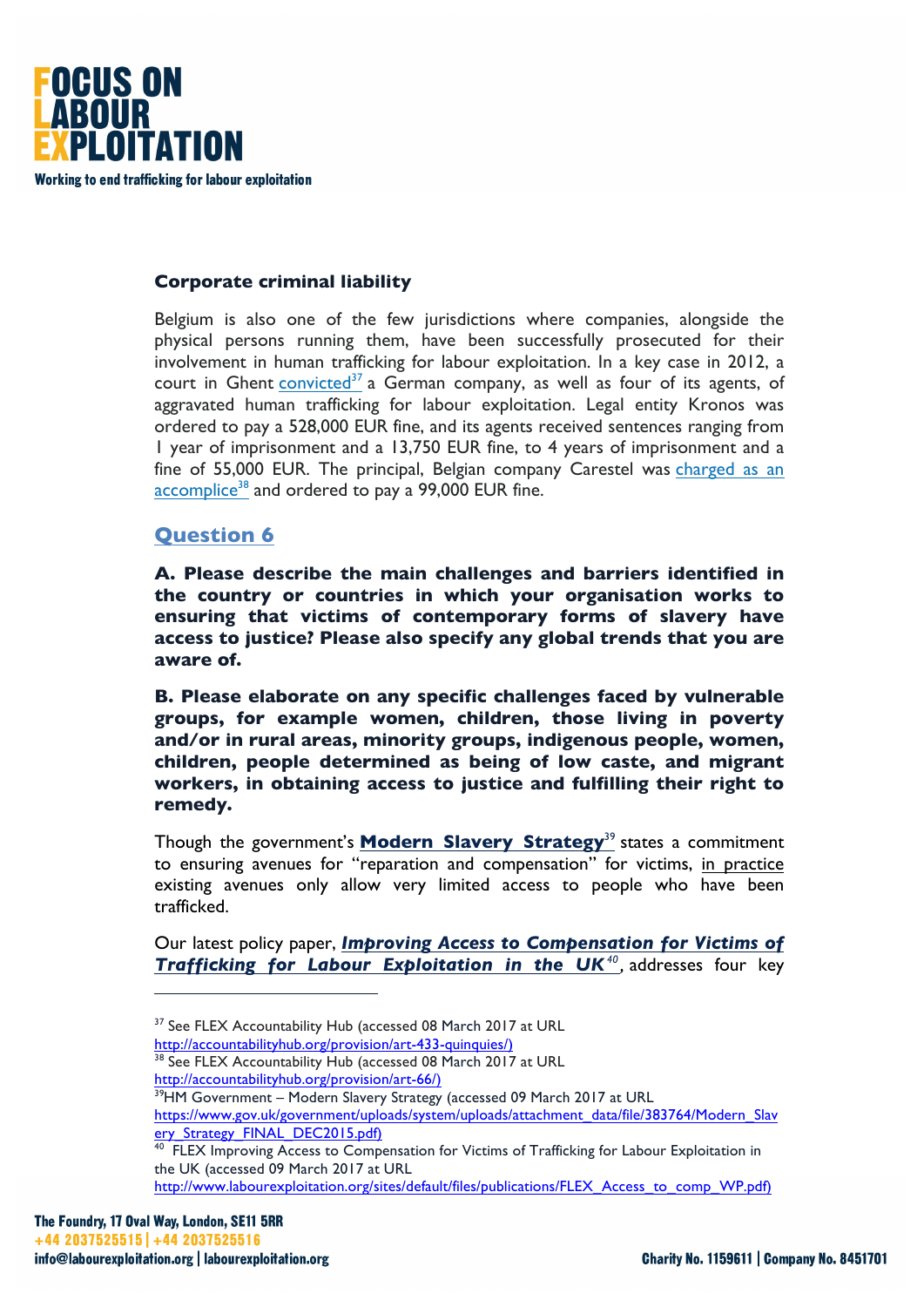

limitations of the current UK system, and makes recommendations for measures to improve access for victims of trafficking. The key barriers are:

- 1. Existing avenues to compensation for victims of human trafficking and modern slavery are not fit for purpose: The Modern Slavery Act 2015 only provides for compensation in the few cases in which perpetrators are identified, prosecuted and convicted. Civil avenues to compensation are restrictive and complex.
- 2. Victims do not have effective access to legal assistance: Access to free legal aid is highly restricted and there is a lack of specialist legal advice.
- 3. Victims are not receiving appropriate support: Victims do not receive adequate advice and support in accessing their legal rights.
- 4. There is a lack of data and knowledge about victims' access to justice: The UK government does not collect data on victims' access to compensation, other than criminal compensation.

FLEX has recommended the development of specific avenues to compensation for victims of human trafficking and modern slavery, to address the complex nature of these crimes and allow victims to access compensation more quickly and easily.

According to research<sup>41</sup> in the UK by the Labour Exploitation Advisory Group (LEAG), there are significant barriers for vulnerable workers to seek remedy or report abuses. Weak understanding of the processes for reporting and remedy, lack of free legal aid, fees for tribunals, and restrictions due to status act as significant barriers to justice for those who have suffered labour abuses. Additional factors that inhibit access to justice include an insecure immigration status; due to threats or fear of deportation undocumented workers can be fearful to report the abuses committed against them. Mechanisms for redress should be visible, understandable, and accessible to all. Anonymous reporting was also mentioned in the research<sup>42</sup> as a way to make workers feel safer in coming forward. At an early stage some victims of exploitation may be reluctant to work with statutory bodies; it is therefore important that NGOs and other non-statutory agencies are empowered to make referrals for support and advice, which may enable them to report and/or seek remedy at a later stage.

In addition, improved inspection would provide opportunities for intervention at an early stage. If abuse is detected, remedy could be sought before exploitation develops. If businesses know that there is a chance they could be caught and

<sup>41</sup> Labour Exploitation Advisory Group (2016) *Labour Compliance to Exploitation and the Abuses In-Between* (accessed 08 March at URL:

http://www.labourexploitation.org/sites/default/files/publications/Labour%20Compliance%20to%20E xploitation.pdf)

<sup>42</sup> Labour Exploitation Advisory Group (2016) *Labour Compliance to Exploitation and the Abuses In-Between* (accessed 08 March at URL:

http://www.labourexploitation.org/sites/default/files/publications/Labour%20Compliance%20to%20E xploitation.pdf)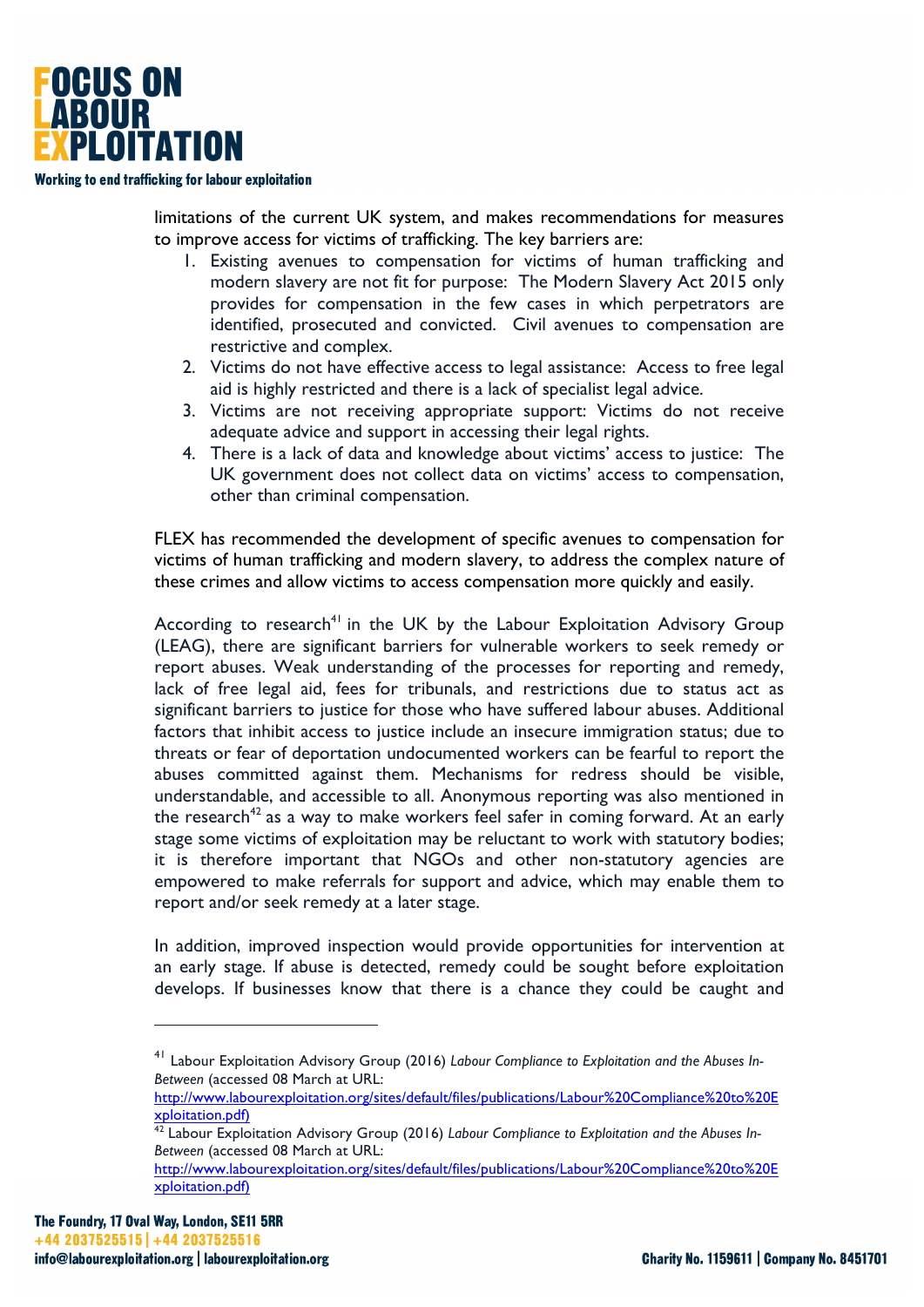

penalised, there would be more incentive to comply. The research concluded that, if workers were able to access information and advice about their rights, their employment situation and mechanisms for complaining about minor abuses, they would be better able to leave abusive situations, seek redress or prevent themselves from entering abusive situations in the first place – all of which would prevent abuse from developing further. A crucial element in provision of this information is translated material and interpretation services. Workers must be able to access both information and advice in their native language.

#### **Question 7**

**A. Please detail any examples of good practice in relation to access to justice and remedy for victims of contemporary forms of slavery.** 

#### **FLEX training and network building activities**

FLEX works with a range of support organisations for vulnerable individuals to build awareness and understanding of trafficking for labour exploitation and to provide information about legal rights and assistance available. To date, FLEX has provided training to 271 frontline workers from migrant, community, refugee and asylum organisations throughout the UK. Our work is conducted in a way which forefronts the experience of victims.

By establishing the Labour Exploitation Advisory Group (LEAG) FLEX has created a discussion forum for debate on remedies available for potential and actual victims of trafficking for labour exploitation. The LEAG seeks to engage organisations that are not traditionally involved in discussions on human trafficking but that we know encounter cases of exploitation and abuse and to highlight issues raised with policy makers in the UK.

#### **FLEX Resources**

- **Animated booklets -** FLEX produced two pictorial guides on a) Support entitlements for victims of trafficking in the UK; and Legal Remedies for victims of trafficking in the UK, both of which are available in 12 languages on the FLEX website<sup>43</sup>. These booklets were disseminated to organisations that support victims of trafficking to ensure trafficked persons are made aware of their rights at the earliest opportunity and to improve informed consent to enter the UK National Referral Mechanism.
- **- Videos** FLEX produced two videos featuring anonymised victim testimony on support for victims of trafficking in the UK National Referral Mechanism. These videos are used as awareness raising tools in training sessions and are featured on FLEX's website.

<sup>&</sup>lt;sup>43</sup> Visit the FLEX website at www.labourexploitation.org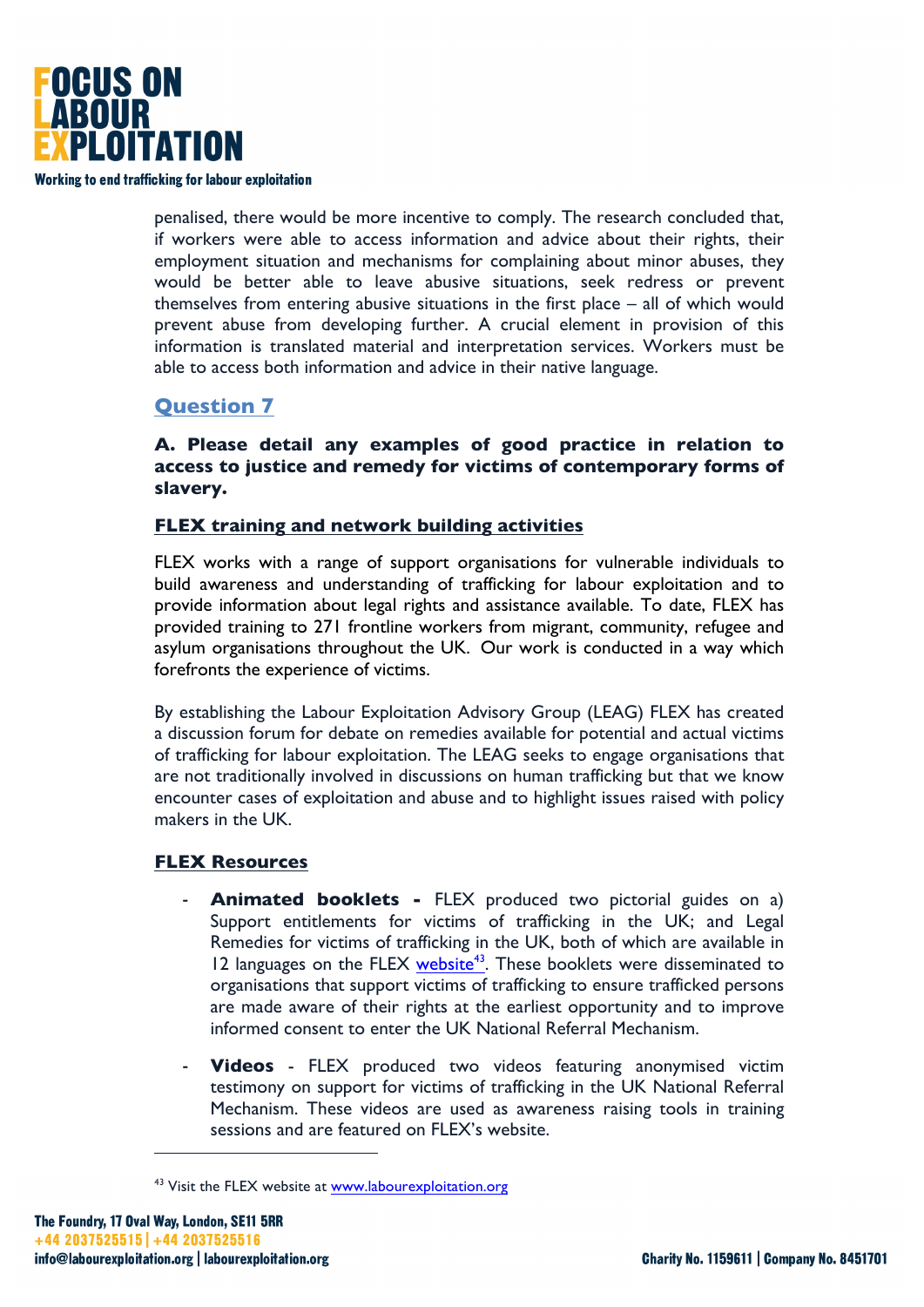

FLEX Guide to Legal Remedies for Victims of Trafficking for Labour Exploitation outlines the range of remedies available to labour trafficking victims in the UK, including the legal requirements and considerations for each. This Guide has been made available to a wide range of practitioners that work directly with victims of trafficking for labour exploitation.

## **Good Practice**

The Anti-Trafficking and Labour Exploitation Unit:<sup>44</sup> ATLEU is a specialist law firm/ dedicated legal service for victims of trafficking; in the UK that seeks to combine legal expertise in immigration, housing and employment, thereby covering the main areas of need in trafficking cases. Their human rights approach involves actively pursuing all available legal routes in order to gain compensation as well as leave to remain for victims, where required.

**The Legal Services Agency: LSA Scotland** also advises people who have been trafficked on a wide range of 34 relevant areas of law including housing, immigration and compensation options. Both of these organisations highlighted that they provide information and explain the various options to clients but do not make decisions for them.

**The Anti-Trafficking Legal Project:** ATLeP is a network of solicitors, barristers, and specialist practitioners who advise, represent and support victims of trafficking and other vulnerable people. They share expertise in human trafficking, and meet, refer clients and share information regularly.

**B. Please describe any examples of good practice or possible legal and policy measures that you think in your view are effective at overcoming the challenges and barriers referenced above in question 6.** 

#### **THE NETHERLANDS**

**Guaranteed compensation for victims** - In the Netherlands there are several routes to claiming compensation. A victim may: a) apply for compensation as part of the criminal proceedings, b) make a labour law claim, or c) apply to the Violent Offences Compensation Fund – an autonomous division of the Ministry of Security and Justice

Since the entry into force of the Act on *Strengthening the Position of Victims of Crime in January 2011*, victims of violent crimes and sexual offences, including trafficking in human beings, can seek an advance payment from the State if the offender was convicted and ordered to pay damages to the victim as part of the criminal sentence, and he/she fails to pay these damages for a period of eight months after the sentence has become final. This shifts the onus of enforcing the compensation

<sup>44</sup> Visit ATLEU at http://atleu.org.uk/who-we-are/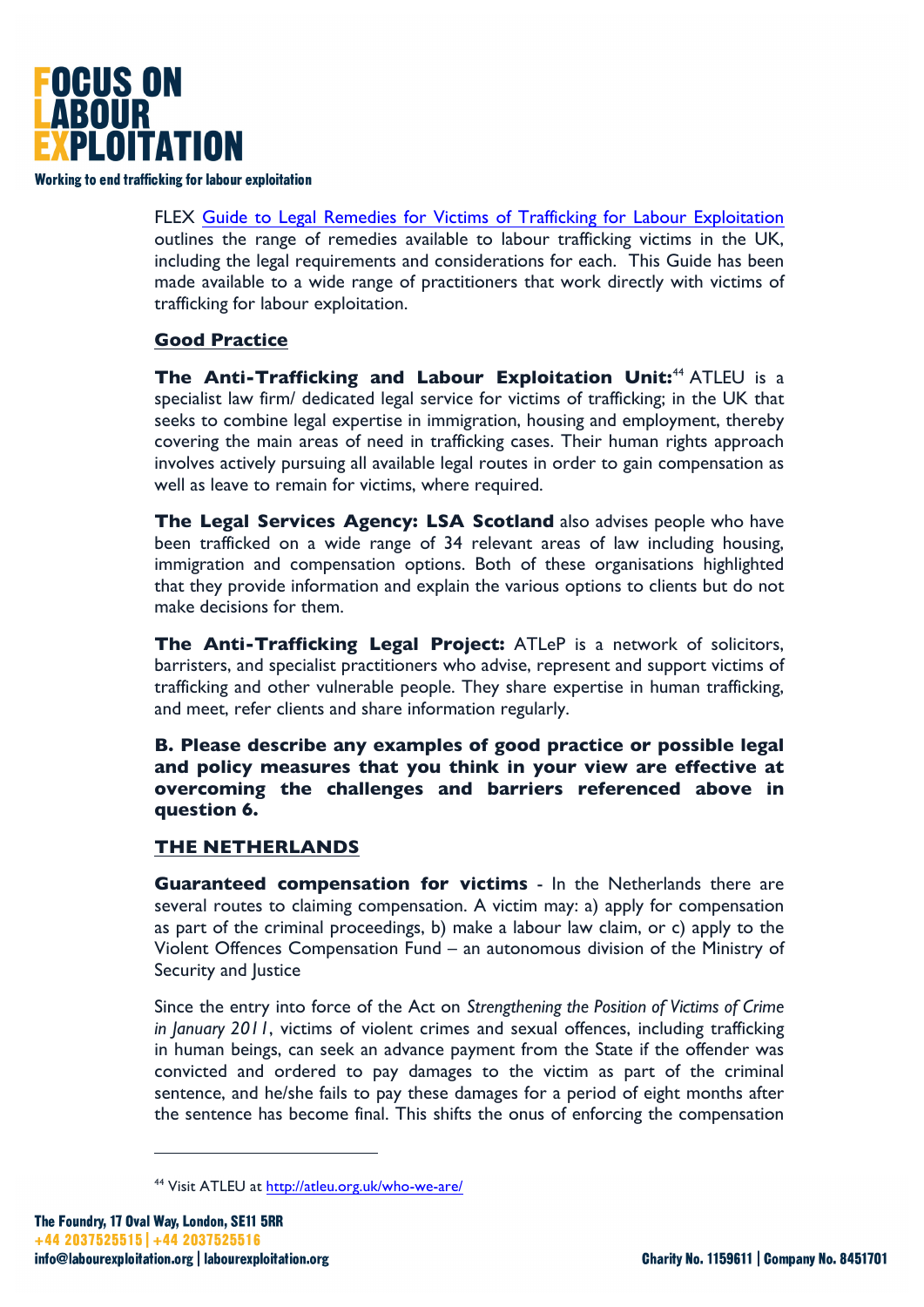

order from the victim to the State<sup>45</sup>. Since  $\vert$  January 2011, if the perpetrator does not comply with the compensation measure, the victim can make use of the socalled 'advance payment system'. On the basis of this regulation, the state guarantees the payment of the compensation measure<sup>46</sup>. This system guarantees victims of human trafficking that the compensation measure is paid to them.

## **BRAZIL**

#### **Guaranteed payment of workers' wages**

Under Brazilian labour legislation, workers rescued from a condition analogous to slavery are entitled to receive<sup>47</sup> a payment of three instalments of unemployment insurance <sup>48</sup> , each in the amount of one minimum wage. In addition, labour inspectors ensure that workers are paid the wages owed to them, and issue 'unregistered' workers with work permits.<sup>49</sup> The law also establishes the services<sup>50</sup> to be provided to the rescued worker by the Ministry of Labour and Employment. In particular, the Ministry, through the National Employment System (SINE) must provide the worker with vocational training and assist him or her in securing employment.

## **Question 8**

#### **Please describe any projects delivered by your organisation or other civil society organisations to ensure access to justice and remedy for victims of contemporary forms of slavery.**

In 2014 FLEX designed a '*Guide to Legal Remedies for victims of Trafficking for Labour Exploitation<sup>51</sup>* to provide practical information to service providers when informing victims of their legal options and directing them towards legal advice. The Guide seeks to answer some of the key questions relating to compensation for victims of human trafficking, including - the options for compensation; what kind of loss or

Policy%20paper%20compensation\_Netherlands\_28%20April%202014.pdf)<br><sup>46</sup> See La Strada International (2013) Compensation for Victims of Human Trafficking in the Netherlands (accessed 09 March 2017 at URL http://lastradainternational.org/lsidocs/3087- Compensation%20for%20Victims%20of%20Human%20Trafficking%20in%20The%20Netherlands.pdf)

<sup>47</sup> See FLEX Accountability Hub (accessed 08 March 2017 at URL

http://www.accountabilityhub.org/provision/law-no-7-998-article-2-1/) 48 See FLEX Accountability Hub (accessed 08 March 2017 at URL

http://www.accountabilityhub.org/provision/law-no-7-998-article-2-1/)

<sup>49</sup> International Labour Organisation, 2011, *The Good Practices of Labour Inspection in Brazil*, 32.<br><sup>50</sup> See FLEX Accountability Hub (accessed 08 March 2017 at URL

<sup>&</sup>lt;sup>45</sup> See La Strada International (2014) Compensation of victims of trafficking under international and Dutch law (accessed 08 March 2017 at URL: http://lastradainternational.org/lsidocs/3062-

http://www.accountabilityhub.org/provision/law-no-7-998-article-2c/)<br><sup>51</sup> FLEX Guide to Legal Remedies for Victims of Trafficking for Labour Exploitation (accessed 09 March 2017 at URL

http://www.labourexploitation.org/sites/default/files/publications/d92434\_f8ff939c836d4c73a4730de 5776066dd.pdf)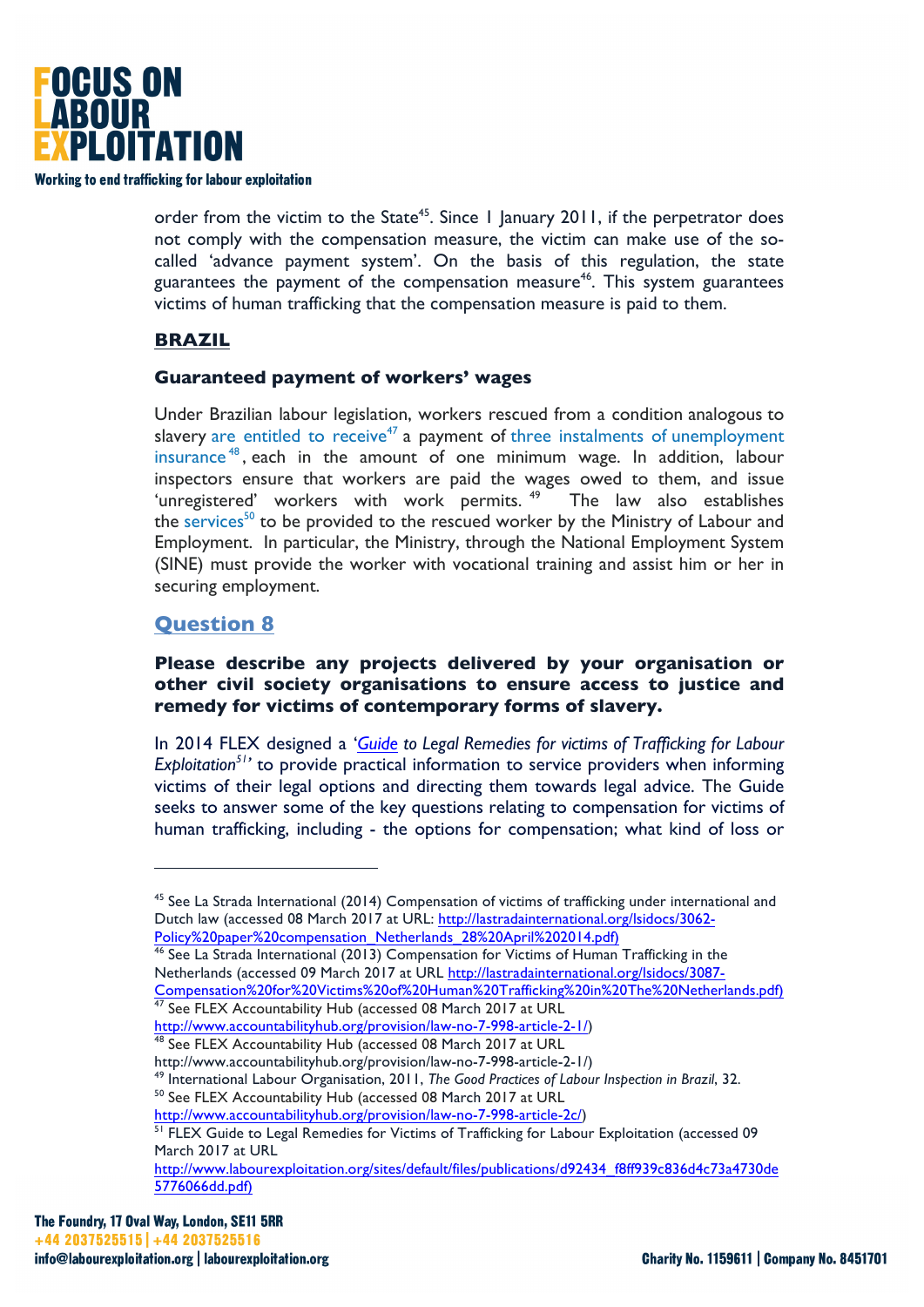

damage can be compensated; how to apply for compensation; what are the legal requirements; time limits to compensation claims for victims of trafficking or modern slavery; the availability of legal aid; cost and any barriers that exist.

In 2016 FLEX published two illustrated guides for victims of trafficking in 12 languages. These booklets were distributed to frontline service providers, and are available for download on the FLEX website $52$ .

*Support entitlements in the UK: National Referral Mechanism for Victims of Human Trafficking* outlines the rights of victims of trafficking and modern slavery to clean and safe accommodation; expert legal advice, including immigration and compensation; psychological or therapeutic counseling; translation services; and medical assistance. It also lists possible outcomes available to victims of trafficking.

*Legal Rights & Options for Victims of Human Trafficking in the UK –* highlights victim's rights to legal advice and assistance, four possibilities to compensation, possibilities for 'Discretionary Leave' to remain in the UK, the possibility to claim asylum, and a list of organisations providing this type of expert legal advice.

The Latin-American Women's Rights Service (LAWRS), a London based NGO that works to promote the rights of Latin American women in the UK, partnered with FLEX on the PRO-ACT project. During the Pro-Act project FLEX delivered training to front line workers, counsellors and volunteers at LAWRS on the legal rights of victims of human trafficking, covering relevant aspects such as legal aid, access to compensation and the legal remedies available to victims. This enabled LAWRS to inform victims of their potential to access legal remedies during consultations at their drop-in clinics, and to signpost victims to appropriate and expert legal assistance.

## **Question 9**

#### **In your view what are the necessary components of a comprehensive human-rights based approach to ensure that victims of contemporary forms of slavery can have access to justice and fulfil their right to an effective remedy?**

The right of victims of human trafficking, forced labour and slavery to an effective remedy is established in international law, yet is rarely upheld due to the numerous barriers identified above. In order to ensure access to justice, States must adopt a human-rights based approach that prioritises the voiced needs of victims and protects and promotes their rights as workers as well as their rights as

<sup>&</sup>lt;sup>52</sup> See FLEX booklets on NRM entitlements and Legal Rights and Options (accessed 09 March 2017) at URL: http://www.labourexploitation.org/news/flex-launches-new-tools-inform-victims-traffickingabout-support-options-and-legal-remedies)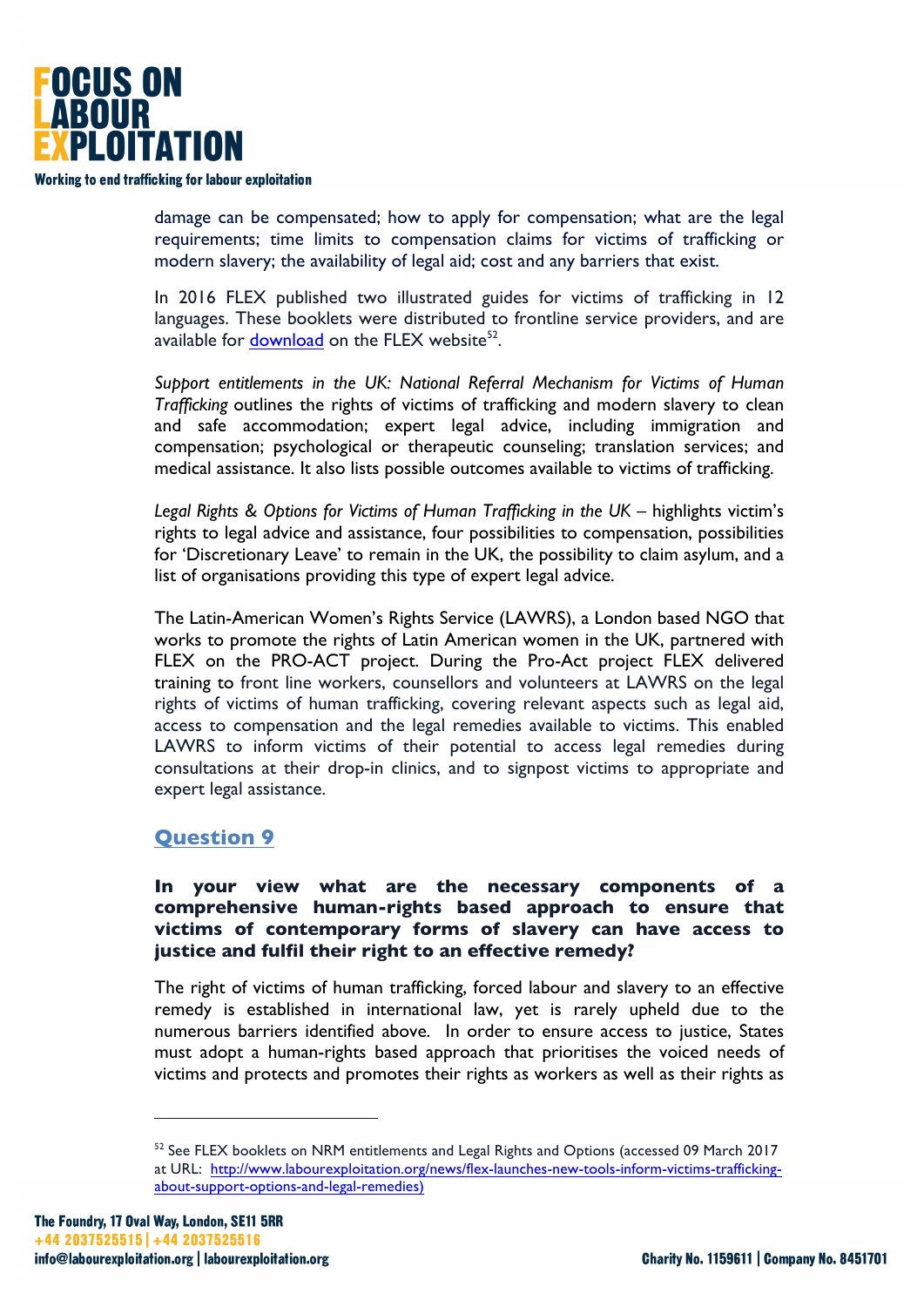

victims of crime. Such an approach should include:

- **Early and free access to legal advice and assistance** potential victims should be provided with expert legal advice and assistance free of charge and at the earliest possible opportunity. In particular legal advice and assistance should be provided prior to any formal decision-making regarding a victims' legal status.
- **Non-conditionality** victims' access to both legal assistance and legal remedies should not be conditional on assistance with law enforcement. Access to compensation should not be dependent upon either victims' cooperation with police, or on the successful prosecution of perpetrators.
- **Appropriate and long-term support** victims must be provided with holistic and high quality support, that is tailored to their needs. Support should include providing information and assistance to victims to access their full range of legal rights, and ensuring that victims voices are central to legal processes and victims are empowered to seek the remedies and long term outcomes they desire.
- **- Clear and effective remedies** Avenues to compensation should not be costly, complex or restrictive, and should adequately remedy the victim for the damage suffered. A specific civil remedy or compensation fund for victims of human trafficking, forced labour and slavery should be available to ensure victims are able to pursue compensation against perpetrators in the absence of a criminal prosecution.
- **Prioritisation of victims' rights and remedies** States must prioritise the protection of victims and their legal rights above other considerations, including above immigration status. Victims should be enabled to pursue legal remedies, and should be protected and supported in doing so, regardless of immigration status.

## **Question 10**

#### **Please provide any research, data or other information that your organisation has produced or is aware of relating to access to justice and remedy for victims of contemporary forms of slavery.**

In 2014 FLEX designed a *Guide to Legal Remedies for victims of Trafficking for Labour Exploitation <sup>53</sup>* (soon to be updated) to provide practical information to service providers when informing victims of their legal options and directing them towards legal advice. The Guide seeks to answer some of the key questions relating to compensation for victims of human trafficking, including - the options for

<sup>&</sup>lt;sup>53</sup> FLEX Guide to Legal Remedies for Victims of Trafficking for Labour Exploitation (accessed 09 March 2017 at URL

http://www.labourexploitation.org/sites/default/files/publications/d92434\_f8ff939c836d4c73a4730de 5776066dd.pdf)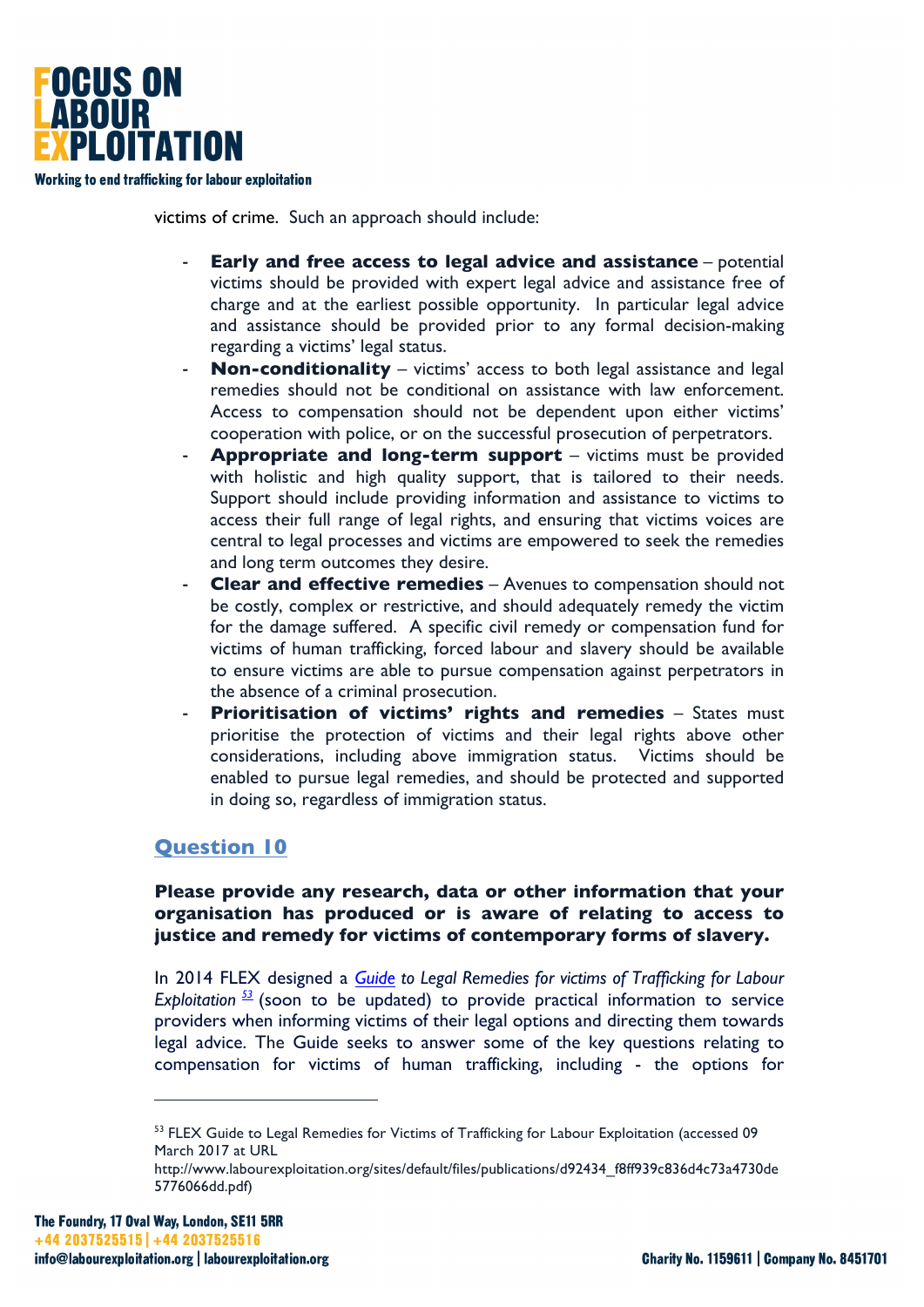

compensation; what kind of loss or damage can be compensated; how to apply for compensation; what are the legal requirements; time limits to compensation claims for victims of trafficking or modern slavery; the availability of legal aid; cost and any barriers that exist.

The FLEX *Working Paper*: *Access to Compensation for Victims of Human Trafficking*<sup>54</sup> considers the ability of victims of human trafficking and other forms of modern slavery to access compensation, one year on from the enactment of the Modern Slavery Act. It builds upon research conducted by FLEX during the passage of the Act, to ask what has changed for victims seeking compensation, and what barriers still remain.

<sup>&</sup>lt;sup>54</sup> FLEX Working Paper Access to Compensation (accessed 09 March 2017 at URL http://www.labourexploitation.org/sites/default/files/publications/DWP-Compensation-F.pdf)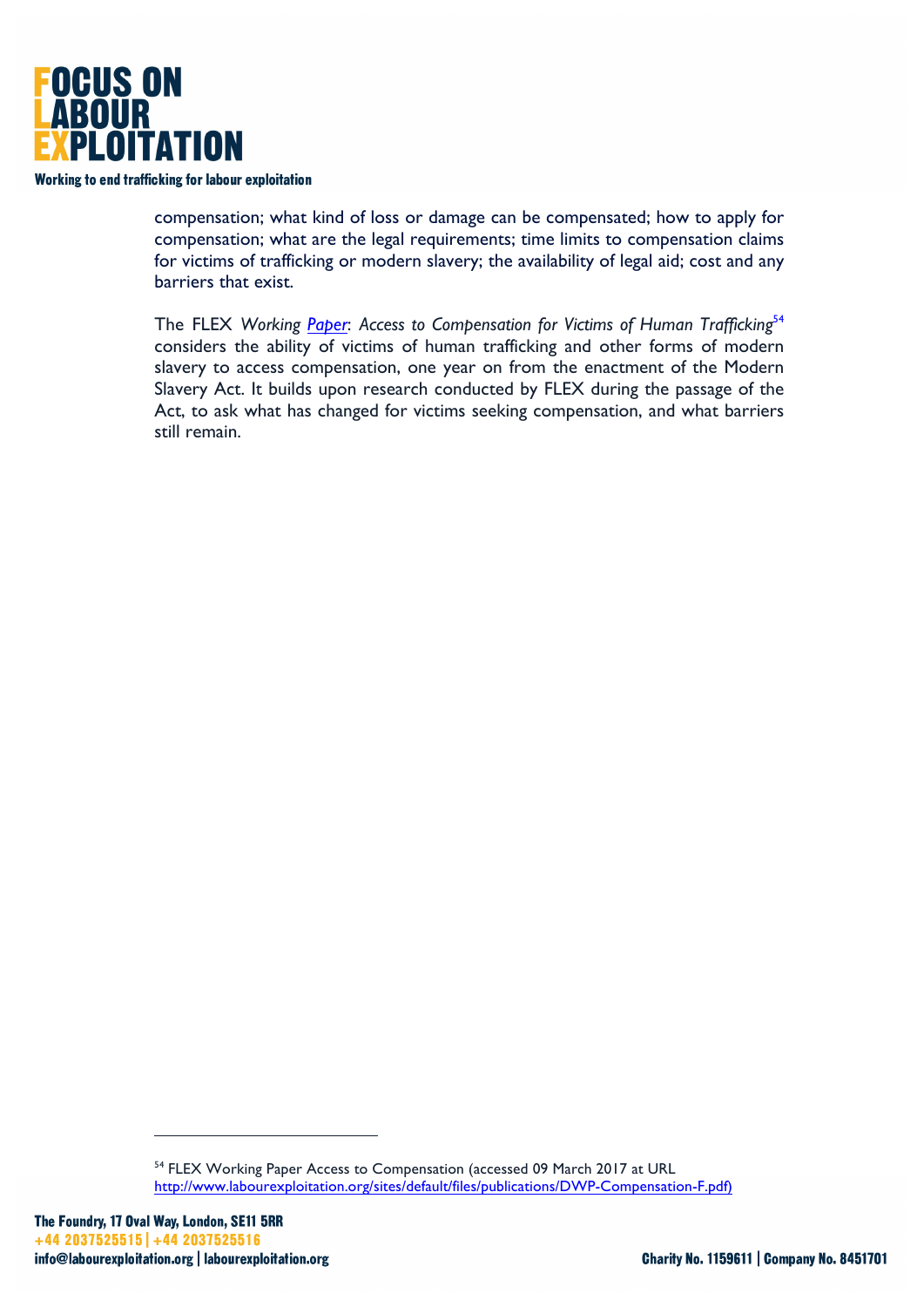

#### **FLEX BIBLIOGRAPHY**

FLEX (2016a) *Improving Access to Compensation for Victims of Trafficking for Labour Exploitation*. FLEX Policy Paper. Available from FLEX website:

http://www.labourexploitation.org/sites/default/files/publications/FLEX\_Access\_to comp\_WP.pdf

FLEX (2016b) *Improving the Identification and Support of Victims of Trafficking for Labour Exploitation in the EU.* Pro-Act Policy Paper*.* Available from FLEX website:

http://www.labourexploitation.org/sites/default/files/publications/PROACT%20Polic y%20Paper.pdf

FLEX (2016c) *Labour Compliance to Exploitation and the Abuses In-between*. Labour Exploitation Advisory Group (LEAG) Position Paper. Available from FLEX website: http://www.labourexploitation.org/sites/default/files/publications/Labour%20Compli ance%20to%20Exploitation.pdf

FLEX (2016d) *Working Paper: Access to Compensation for Victims of Human*  **Trafficking.** Available from FLEX website: http://www.labourexploitation.org/sites/default/files/publications/DWP-Compensation-F.pdf

FLEX (2016e) *Identification & Support of Victims of Trafficking for Labour Exploitation in the Netherlands, The UK and Romania*. Pro-Act Report. Available from FLEX website:

http://www.labourexploitation.org/sites/default/files/publications/Pro-Act%20Research%20Report.pdf

FLEX (2016f) *Support Entitlements in the UK National Referral Mechanism for Victims of Human Trafficking (English)*. Available from:

http://www.labourexploitation.org/sites/default/files/publications/NRM%20Booklet% 20English.pdf

FLEX (2016g) *Legal Rights & Options For Victims of Human Trafficking in the UK (English).* Available from:

http://www.labourexploitation.org/sites/default/files/publications/FLEX%20Legal%20 Rights\_Options%20Pamphlet%20A5-English.pdf

FLEX (2015a) *FLEX Policy Blueprint: Combatting Labour Exploitation Through Labour Inspection*. Available from FLEX website:

http://www.labourexploitation.org/sites/default/files/publications/FLEXBlueprint\_W eb.pdf